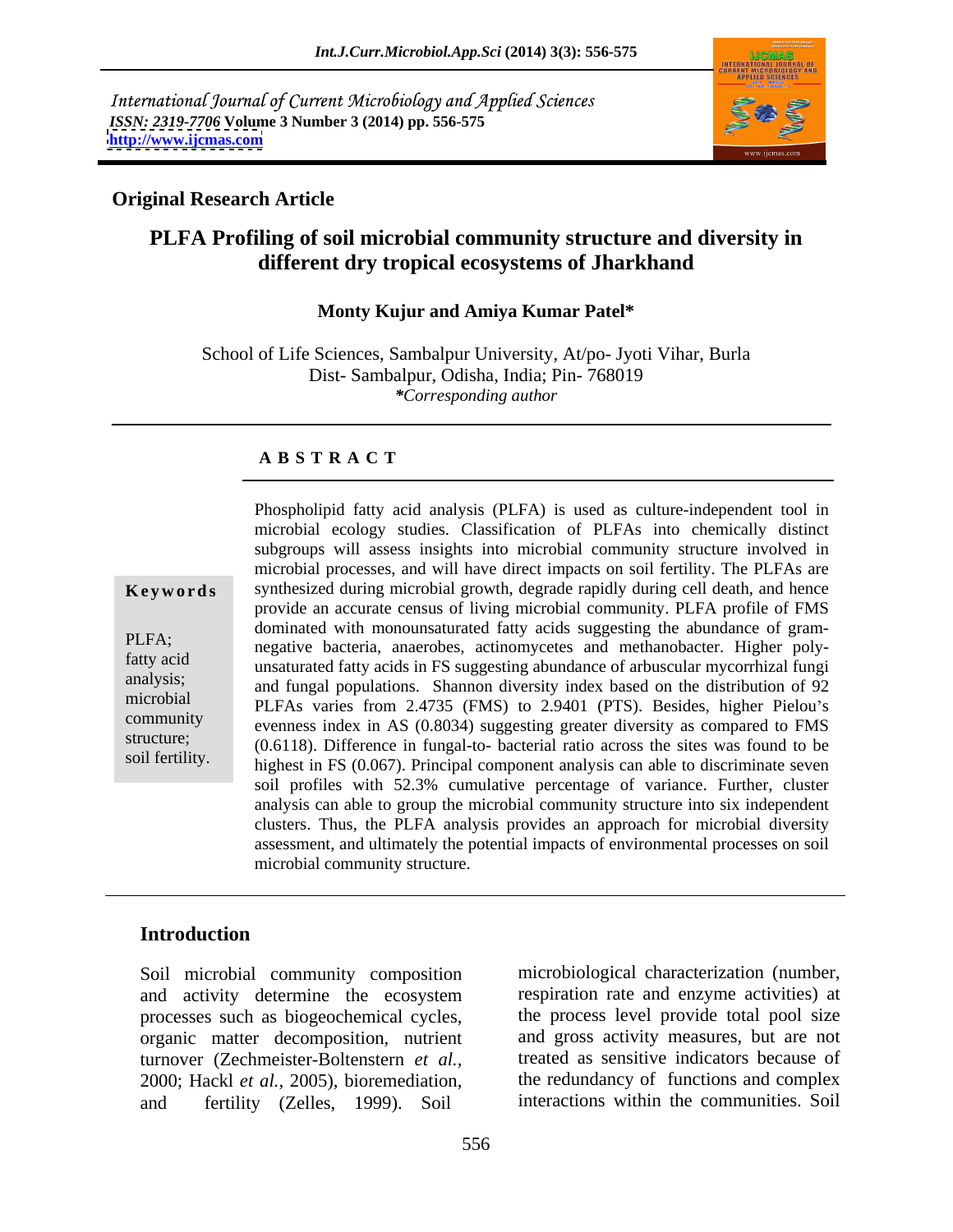microbial community composition specifies clear relationship between nutritional/physiological status (White *et*  microbial diversity, soil and plant quality, and ecosystem sustainability, and respond much faster to disturbances, indicator of environmental stress, which stress/perturbation (Atlas, 1984), and longterm effects on processes caused by successions in microbial community. Changes in soil microbial communities environmental monitoring and assessment resulting from ecosystem management can have significant impacts on ecosystem the effects of land-use practices on soil

soil microbial populations. Most of the soil composition by phospholipid fatty acids analysis (PLFA) of microbial membranes Archaea. EL-PLFAs are further (Frostegard *et al.,* 1991; Tunlid and White, degraded, and component phospholipid fatty acids are rapidly metabolized following cell death, and not found in The PLFA profiles provide a broad storage lipid/anthropogenic contaminants diversity measurement of microbial and have high turnover rate (Tunlid and White, 1992). The fatty acid analysis conditioner all subsets of the microbial measures three attributes of microbial community have various PLFA patterns communities: viable microbial biomass, with varying chain length, saturation and

microbial community structure and *al.,* 1997). Besides, PLFAs have several features that reinforce their use as allows them to respond both intracellular and extracellular environment conditions, and hence can be used as indicator of (Heipieper *et al.,* 1996).

dynamics, and might provide a measure of Phospholipid consists of a single molecule health. Therefore, the relationship between groups being replaced by two fatty acids soil microbial community composition and by ester or ether linked (hydrophobic tail) ecosystem function has attracted and third OH group by a phosphate group considerable research interest. (hydrophilic head). Microbial fatty acids Microbial community structure is defined common membrane fatty acids are 14-20 as the number and relative abundance of carbon long (Morgan and Winstanley, microorganisms can not be characterized linked phospholipid fatty acids (EL by cultivation techniques. Therefore, a PLFAs, 60-90%) and non-ester linked culture-independent approach is used to phospholipid fatty acids (NEL-PLFAs, 10 determine soil microbial community 40%). The ether-linked phospholipid fatty 1992; Zelles *et al.,* 1992), which offer the fatty acids (EL-UNFAs) and hydroxyl most powerful approach to determine substituted fatty acids (EL-HYFAs). EL microbial biomass (Bardgett and UNFA includes saturated (EL-SATFA), McAlister, 1999), shift in microbial community structure and activities. polyunsaturated fatty acids (EL-PUFA). Phospholipid fatty acids (PLFAs) are EL-SATFA has two sub-groups: branched potentially useful signature molecules in chain fatty acids (BRANCs) and straight microorganisms due to their presence in chain fatty acids (STRAs). NEL-PLFAs all living cells found exclusively in cell are composed of unsubstituted (NEL membranes. The cell membrane is rapidly UNFA) and hydroxyl substituted (NEL of glycerol (3C alcohol), with two OH are typically 12-24 carbon long. The most 1997). PLFA can be classified into esteracid is rare, but has been found in *Archaea*. EL-PLFAs are further subdivided into ester-linked unsubstituted monounsaturated (EL-MUFA) and HYFA) fatty acids (Zelles, 1999).

> community at the phenotypic level. The different subsets of the microbial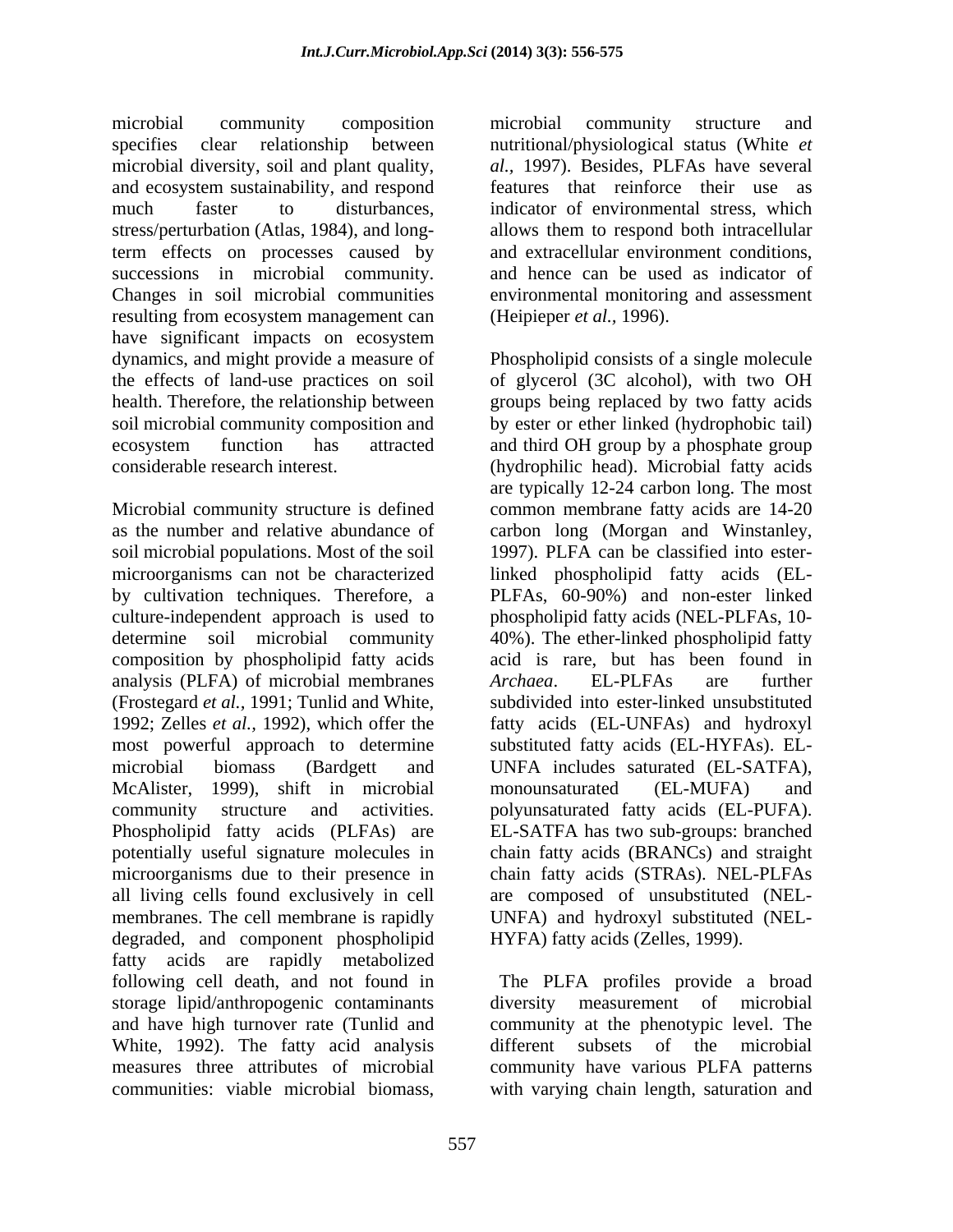branching, which can be used as 'microbial community fingerprint' (Vestal and White, 1989; White *et al.,* 1996; able to classify distinct microbial groups: used to facilitate interpretation of micro-eukaryotes (polyunsaturated fatty (monounsaturated fatty acids), gram positive and anaerobic bacteria (saturated contain unique hydroxyl fatty acids in the indicator of gram-negative bacteria in environmental samples (White, 1994) and sulfate-reducing bacteria including other anaerobic bacteria (saturated and branched<br>fatty, acids:  $C_{\text{tot}}$  to  $C_{\text{tot}}$ ). (Morgan, and **Study site** fatty acids;  $C_{16}$  to  $C_{19}$ ) (Morgan and Winstanley, 1997). Linoleic acid (18:2  $\omega$ 6) Winstanley, 1997). Linoleic acid (18:2  $\omega$ 6) The study was carried out in nearby is a good indicator of the number of fungi sponge mines area at Noamundi (85° 30' and fungal biomass (Frostegard and Baath, 33.61" east longitude and 22° 9' 49.96" 1996). Besides, fungal biomarker (16:1 north latitude), maintained by Tata Iron fungi (Dickens *et al.,* 2013). Therefore, the in revenue district of West Singhbhum, presence and abundance of these signature Jharkhand, India (Figure 1). The study site fatty acids revealed the presence and is situated about 540m altitude from the abundance of specific microbial mean sea level with mean annual braching, which can be used as for<br>if the simulation of the simulation of the simulation. Thus, the<br>maximum and What is equilibre and internal requirements. Thus, the<br>state of the simulation of the simulation of the simul

PLFA analyses have been considered as a robust tool that consistently discriminates between communities of different origin and land management strategies (Bardgett and McAlister, 1999; Steer and Harris, 2000). PLFAs provide a set of molecular markers for different microbial taxa, and indicators of microbial stress that can be used to track changes in soil microbial Soil sampling community composition and total viable microbial biomass (White *et al.,* 1996). The native forest soil was supported by general microbiological protocol from specific microbial community with seven different sites [fresh mine spoil

Zelles, 1999; Steer and Harris, 2000). The information on the microbial community fatty acid extracted from sediments can composition in forest soil could then be acids), aerobic prokaryotes the degraded soils. Keeping the above and branched fatty acids;  $C_{14}$  to  $C_{16}$ ), assessment of soil microbial community branched-chain fatty acids *(iso* and structure and diversity based on PLFA *anteiso*) are characteristic for gram- profiling in seven tropical ecosystems. positive bacteria. Gram-negative bacteria Besides, the bacterial and fungal PLFAs lipid portion of lipopolysaccharides in cell estimated in order to understand the wall. LPS-OH fatty acids were used as an relationship between the PLFAs and with characteristics microbial community structure and function. Thus, the used to facilitate interpretation of microbial community data derived from facts into consideration, the aim of the study was to provide a comparative assessment of soil microbial community structure and diversity based on PLFA within the microbial community were environmental characteristics.

# **Materials and Methods**

## **Study site**

5c) is used for arbuscular mycorrhizal Steel Corporation limited, which is located community structure. temperature (19.67°C) and humidity is situated about 540m altitude from the (20%). The site is surrounded by a number of new, old and abandoned mines of iron ore overburden. Tropical dry deciduous forest is considered to be the natural vegetation of the area, but rapid development of industrialization led to decline of forest cover mainly due to the felling and biotic interferences.

### **Soil sampling**

Sampling was done in accordance with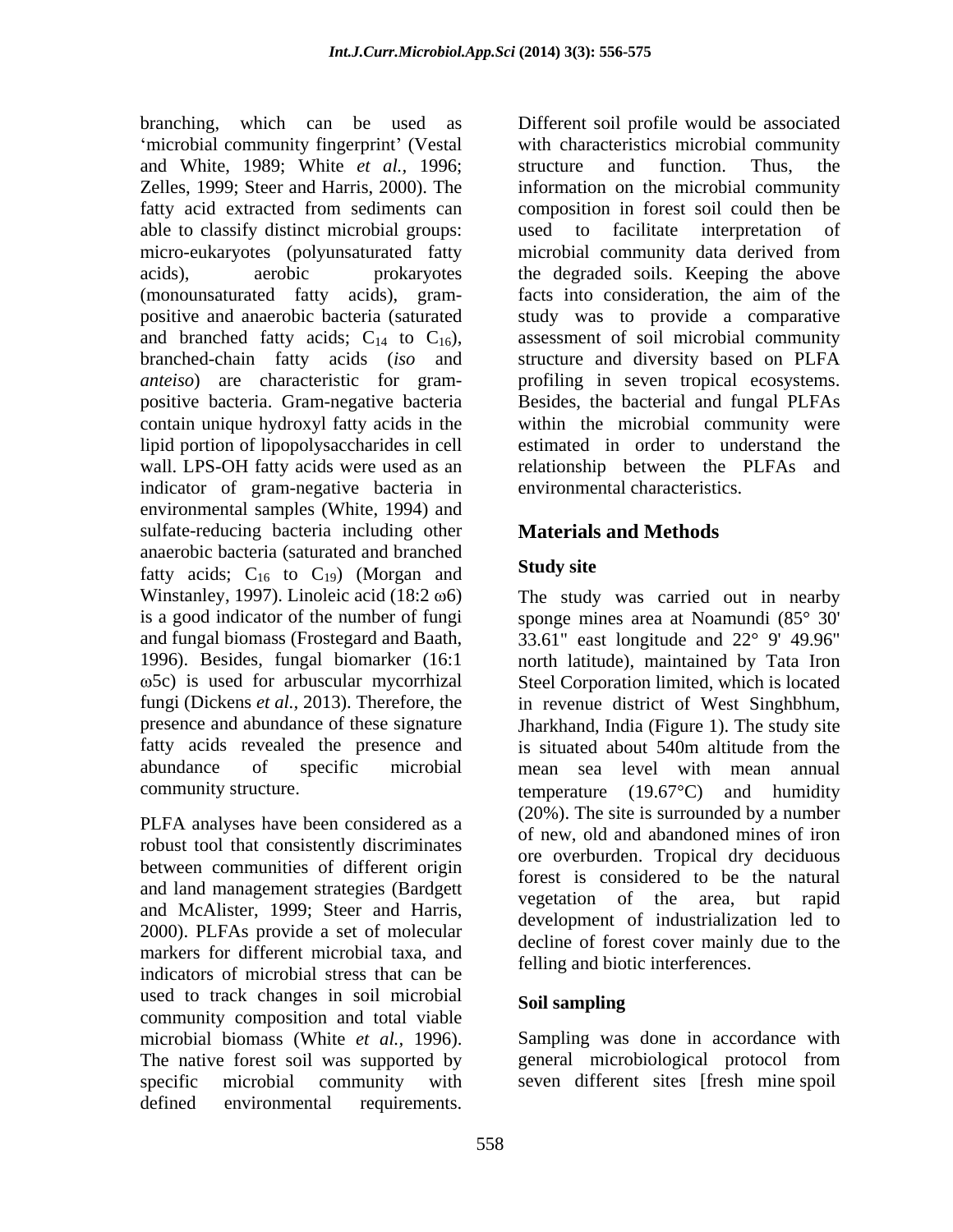

**Figure.1** Geographical location and the mineral map of study site, Jharkhand, India, Soil sampling

(FMS); 6yr old mine spoil (MS); degraded (1996), which is based on that of Bligh waste land soil (DWS); grassland soil and Dyer (1959) as modified by White *et*  (GS); pesticide-treated soil (PTS); *al.* (1979). Soil sample (2-25)g dry weight agricultural soil (AS) and forest soil (FS)] was shaken in a mixture of buffer solution, near Noamundi within 10 km peripheral distance from the mining area. Each site  $v/v/v$  for about 2h. Equal volumes of was divided into 3 blocks, and five soil distilled water and chloroform were added, samples were collected randomly from 0- 15 cm soil depth by digging pits of (15 x separation of two phases. The chloroform 15 x 15)  $\text{cm}^3$  size from each block. The phase was reduced by evaporation, and samples collected from each block were stored at  $-20^{\circ}$ C. After extraction, the lipids referred to as 'sub-samples', which were were separated into neutral, glyco- and thoroughly mixed to form one composite phospholipid on a silicic acid column by sample'. During each sampling, three eluting with chloroform, acetone and composite samples were obtained from each site, and were subjected to sieving alkaline methanolysis of phospholipids,

fractionated and quantified using the

(2mm mesh) for further characterization. the resulting ester-linked fatty acid methyl **Phospholipid fatty acid (PLFA) analysis** were separated and quantified by GC-MS. Lipids were extracted from soil, used for soil microbial community procedure described by Bardgett *et al.* was shaken in a mixture of buffer solution,<br>methanol and chloroform (2.5:5.0:2.5) and subjected to incubation for 24hr for methanol respectively. Following a mild, esters, dissolved in isooctane or hexane, were separated and quantified by GC-MS. This method is simple, rapid and has been used for soil microbial community analysis including non-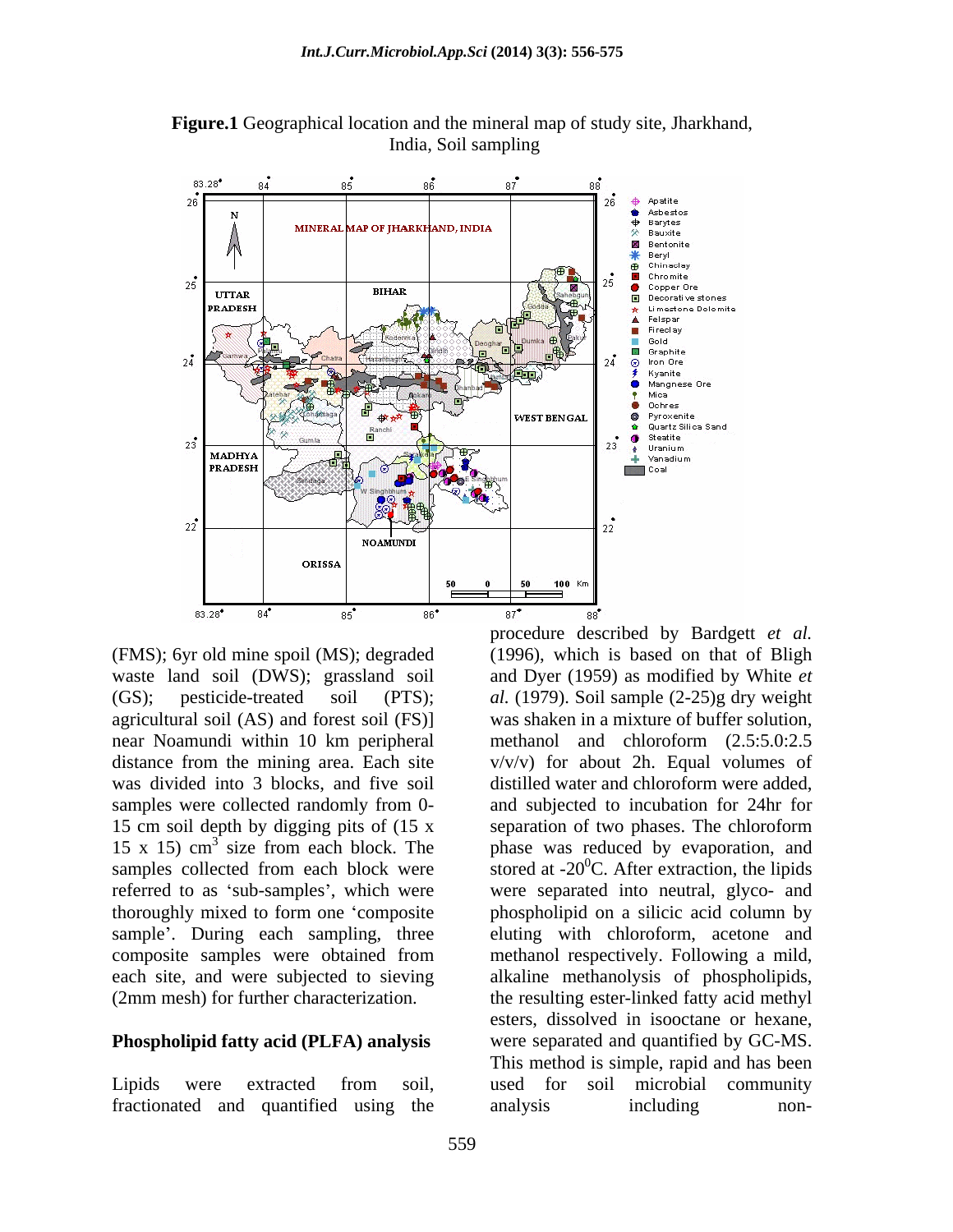culturable microorganism. Fatty acids methanobacter (Hill *et al.,* 2000), and designated in terms of total number of PLFA 20:1, 21:0 for eukaryotes (Zelles, carbon atoms with the number of double bonds given after a colon. The position of the double bond is defined by a symbol  $\omega$  Statistical analysis followed by the number of carbons from the methyl end of the fatty acid molecule. The PLFA profiles were analyzed using a *Cis* and *trans* configuration are indicated set of 92 fatty acids present in seven by c and t; i and a refer to *iso* and *anteiso* different soil profiles using Sherlock branching; br indicates an unknown PLFA tool (Version 1.1). The Shannon's branch position; cy refers to cyclopropyl diversity index or Shannon-Weaver index fatty acids. Hydroxy groups are indicated  $(H)$  was calculated:  $(-\Sigma p_i \ln p_i)$ , where  $p_i$  is by 'OH'. 10Me indicates a methyl group the peak area of the *i*th peak over the area on the  $10<sup>th</sup>$  carbon atom from the carboxyl of all peaks. The Pielou's evenness index end of the molecule (Baath and Anderson, (*J*) was calculated as: (*H*/*Hmax*); where *H* 2003; Steenwerth *et al.*, 2003). The total is the number derived from the Shannon amount of PLFAs was used to indicate the diversity index, and *Hmax* is the maximum total microbial biomass and the sum of value of *H* ( $H_{max} = \ln R$ ;  $R = \text{PLFA}$ PLFAs (14:0, 15:0, 16:0, 17:0, 18:0, richness). PLFA data was analyzed with 18:1ω9c, 20:0, 21:0 22:0, 24:0) was considered to be predominantly of bacterial origin (Vestal and White, 1989; revealed the relatedness based on the Tunlid and White, 1992). The PLFAs relative distribution of 92 PLFAs across  $(16:1\omega7c, 17:0cy, 18:1\omega7c)$  are the representatives of heterogeneous groups of soil microorganisms most prevalent in **Results and Discussion** gram-negative bacteria (Lores *et al.,* 2010; Dicken *et al.*, 2013), the anteisobranched PLFAs (a15:0, i15:0, 16:0, a16:0, i16:0, are complex. The qualitative and a17:0, i17:0) typically represents gram- (Myers *et al.,* 2001; Lores *et al.,* 2010; Dickens *et al.,* 2013), the unsaturated mycorrhizal fungi (Dickens *et al.,* 2013), (Kroppenstedt, 1985, 1992; Zelles, 1999; anaerobes (Frostegard *et al.,* 1991; Zelles, 1997; Zelles, 1999); PLFA 16:1  $\omega$ 8c for

1999).

### **Statistical analysis**

 $ln p_i$ , where  $p_i$  is is is the number derived from the Shannon principal component analysis using SPSS 18.0 software. The distance matrix the sites through cluster analysis.

# **Results and Discussion**

positive bacteria (Lores *et al.*, 2010; community structure not only determine Dicken *et al.*, 2013), PLFAs (18:1 $\omega$ 9c, the microbial diversity, but also the 18:2 $\omega$ 6c, 18:3 $\omega$ 6c) for common fungi function and nature of interactions among 16:1 $\omega$ 5c is typical for arbuscular different functional groups responds methylbranched PLFAs (10Me16:0, conditions in different ecosystems, which  $10$ Me17:0,  $10$ Me17:1 $\omega$ 7c,  $10$ Me18:0, influence the microbial community<br> $10$ Me20:0) representing actinomycetes composition. There are useful biomarkers Hill *et al.*, 2000), PLFAs (14:1ω7cDMA, existence of soil microbial community<br>i15:0DMA, 16:1ω7c DMA, 18:0DMA, because of the relative abundance of 18:2DMA, 19:0cy9,10DMA) for certain PLFAs, which differ considerably Community level microbial interactions are complex. The qualitative and quantitative changes in microbial the microbial diversity, but also the function and nature of interactions among the existing species, the physiological state of ecosystem. Besides, the existence of differently to prevailing environmental influence the microbial community composition. There are useful biomarkers or signatures for fingerprinting the existence of soil microbial community because of the relative abundance of among the specific groups of soil microorganisms (Zelles *et al.,* 1994; Hill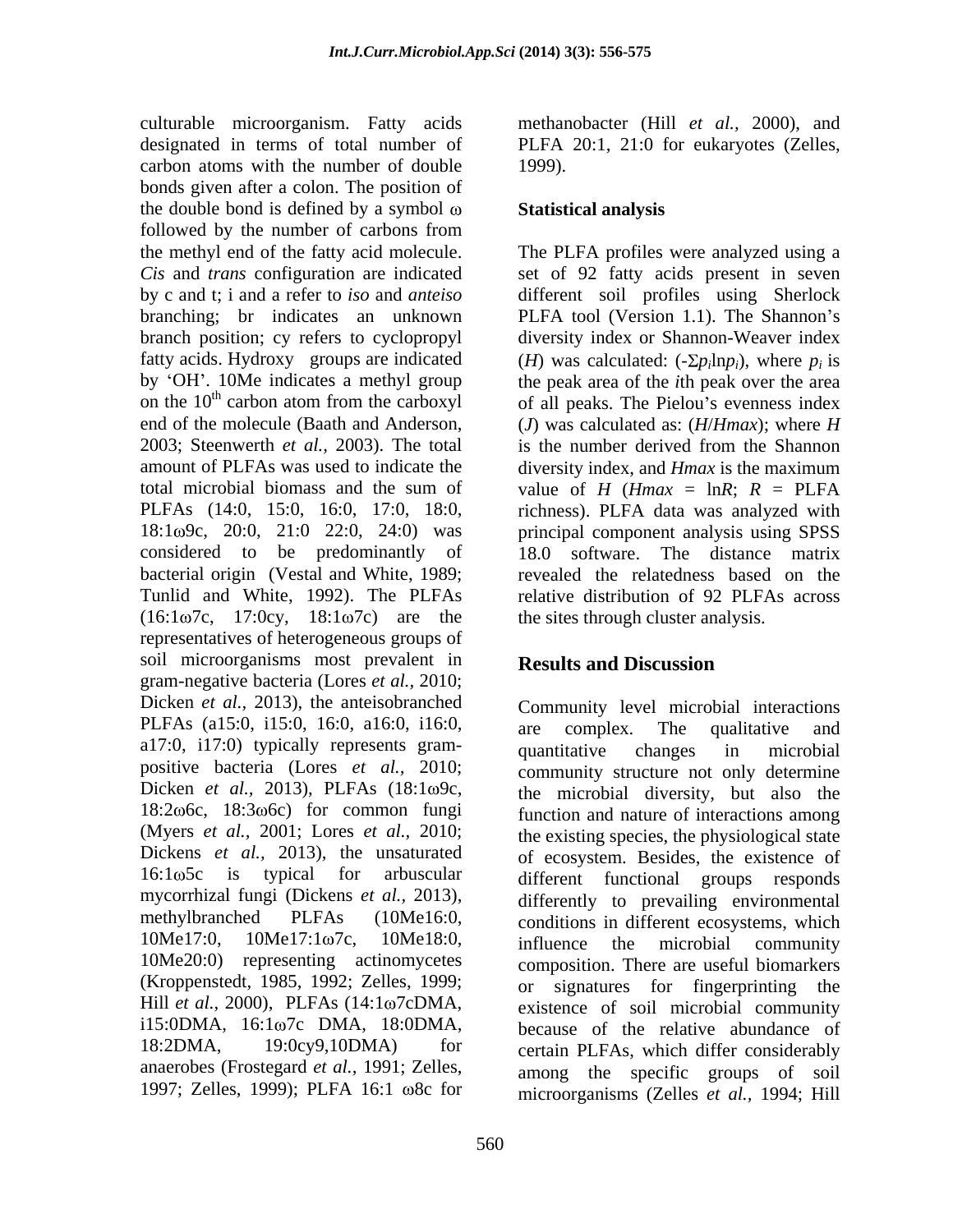*et al.,* 2000; Kaur *et al.,* 2005; Lores *et al.,*

PLFAs representing microbial community  $0.62\%$  (FMS) and  $0.52\%$  (DWS)

The FS was set apart from other soil profiles due to the higher relative environmental factors (temperature, pH, abundance of three particular fungal PLFAs  $[18:1\omega9c$  (oleic acid),  $18:2\omega6c$ (linoleic acid), 18:3 6c (gamma-linoleic lipid composition (Sajbidor, 1997; Denich acid)] (Olsson, 1999; Hill *et al.,* 2000; Myers *et al.,* 2001; Lores *et al.,* 2010; Dickens *et al.*, 2013); and arbuscular **Distribution of PLFAs** mycorrhizal fungi PLFA 16:1 $\omega$ 5c (*cis-11*palmitoleic acid) (Dickens *et al.,* 2013). The fungal fatty acids  $18:1\omega$ 9c,  $18:2\omega$ 6c, microbial groups (Table 2) such as aerobic 18:3 $\omega$ 6c accounted for 4.86%, 2.09% and prokaryotes (monounsaturated fatty acids: 0.88% respectively. Highest relative MUFA), microeukaryotes abundance of PLFA 16:1 $\omega$ 5c was (polyunsaturated fatty acids: PUFA), exhibited by FS (6.1%) representing arbuscular mycorrhizal fungi. PLFA (saturated and branched fatty acids ranges  $18:1\omega$ 9c (oleic acid) is reported to be most common in fungal species (Zelles, 1999). (saturated and branched fatty acids ranges High prevalence of fungal PLFA in FS from C16 to C19) (Morgan and across the sites may be attributed to the Winstanley, 1997). The PUFAs are availability of high amounts of recalcitrant polymeric phenolic compounds (lignin and eukaryotes, which varies from 2.97% tannin), their ability and principally (FMS) to 7.49% (PTS). The MUFAs responsible for lignin degradation representing aerobic prokaryotes ranged (Cairney and Meharg, 2002). Part of the  $\frac{11.66\%}{11.66\%}$  (MS) to 26.94% (FMS). fungal PLFA 16:1 $\omega$ 5c may be derived Although, the MUFAs can occur both in from arbuscular mycorrhizal fungi gram-negative and gram-positive bacteria, (Olsson, 1999), which are known to but their relative contribution to the total contribute substantially to the fungal PLFA content in gram-positive bacteria is biomass in FS. Further, PLFA 16:1 $\omega$ 5c very small (*e.g.* < 20%). Thus, MUFAs may be indicative of soil microorganism, can be used as general biomarkers for which responds to changes in easily gram-negative bacteria (Ratledge and available C (Frostegard *et al.,* 1996; Hackl Wilkinson, 1988). Highest straight chain *et al.,* 2005). Methyl branched PLFA PLFAs was exhibited by MS (51.58%) as 10Me17:1ω7c representing actinomycetes compared to other soils. Higher level of

2010; Dickens *et al.,* 2013). (FMS), 0.14% (GS) and 0.09% (PTS) **PLFA profiles of soil samples** exhibited 0.35% of actinomycetes PLFA The relative contribution of individual 8c (Hill *et al.,* 2000) accounted for structure showed marked differences respectively (Table 1). Further, the among seven different soil profiles (Table distribution of gram-positive, gram- 1). negative bacteria and anaerobes varies in populations, which accounted for 0.13% respectively (Table 1). Besides, FMS also exhibited 0.35% of actinomycetes PLFA 10Me20:0. The methanobacter PLFA 16:1 0.62% (FMS) and 0.52% (DWS) accordance with the physiological and nutritional status of different soil profiles, different hydrological regimes, activity, ions and chemicals), which can shift the *et al.,* 2003).

## **Distribution of PLFAs**

The PLFAs can be classified into distinct prokaryotes (monounsaturated fatty acids: MUFA), microeukaryotes gram-positive and other anaerobic bacteria from C14 to C16), anaerobic bacteria from C16 to C19) (Morgan and Winstanley, 1997). The PUFAs considered to be the signature acids for eukaryotes, which varies from 2.97% from 11.66% (MS) to 26.94% (FMS).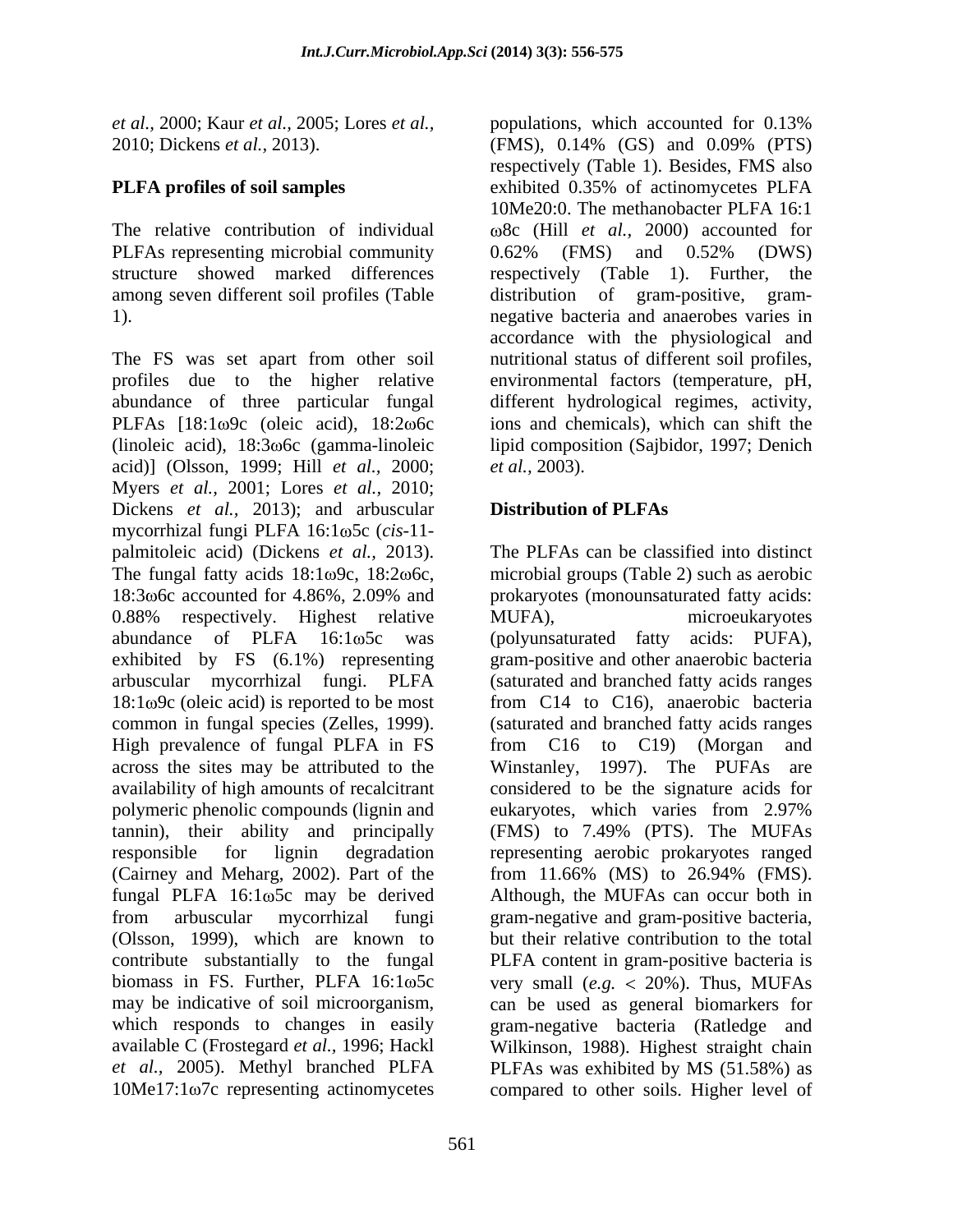unsaturated fatty acids with low levels of al., 2005). Marked differences in PUFAs supported the bacterial dominance. distribution of different microbial groups Branched-chain fatty acids have been used were observed across different soil profiles as biomarker for bacteria including anaerobic and sulfate-reducing bacteria. Branched-chain fatty acids (*iso* and bacteria (Ratledge and Wilkinson, 1988). PLFA profiles could be attributed to the

(phenotypic plasticity) or shifting in soil

*al.,* 2005). Marked differences in (Table 3).

*anteiso*) are characteristics of gram- geomorphic system, due to the altered positive bacteria, whereas *cyclopropyl*  physical and chemical structure and the fatty acids are common in some gram-<br>resultant biotic deficiency, which disrupt negative and anaerobic gram-positive the geology-soil-plant' stability and the Branched chain PLFAs varies from 8.2% MUFA (Parkes and Taylor, 1983; (FMS) to 19.26% (AS). The differences in Rajendran *et al.*, 1995) with lower level of the relative distribution of branched and PUFA were reported as the biomarker for MUFAs have been used as a marker for gram-negative bacteria (Ratledge and the proportion of gram-positive and gram- Wilkinson, 1988) that explained the negative bacteria (Morgan and abundant distribution of gram-negative Winstanley, 1997). The gram-negative bacteria in FMS (70.78%). Besides, the bacteria contain unique hydroxyl fatty presence of hydroxy PLFAsin FMS acids in lipid portion of revealed the occurrence of gram-negative lipopolysaccharides in cell wall, which is bacteria (Parker *et al.,* 1982; White, 1994). used as an indicator of gram-negative Lower level of gram-positive bacteria bacteria in environmental samples (Parker (13.84%) and anaerobes (8.09%) were also et al., 1982; White, 1994). It is evident estimated in FMS (Table 3), which may be from the study that the soil microbial due to the lower occurrence of branched groups with hydroxyl fatty acids were chain fatty acids (Parkes and Taylor, 1983; confined to FMS (0.09%) and GS (0.95%). Taylor and Parkes, 1983), and abundantly The methyl branching PLFAs was distributed in anaerobic bacteria and gram observed in FMS (0.56%), GS (0.15%) positive bacteria (Guckert *et al.,* 1985). and PTS (0.09%) respectively (Table 2). The study revealed higher relative The study indicated that the differences in dominance of gram-negative bacterial variation in lipid contributing microbial and MS) with concomitant decrease in communities and environmental gram-positive bacterial PLFAs (Frostegard conditions across the sites (Rajendran *et et al.,* 1993; Zelles, 1994; Liao *et al., al.,* 1995). 2005). Higher level of DMA PLFAs **Microbial community composition** anaerobes (Frostegard *et al.,* 1991; Zelles, PLFAs have several features that reinforce branched PLFAs showed dominance of their use as indicator of environmental actinomycetes (Kroppenstedt, 1985, 1992; stress. They respond to environmental Zelles, 1999; Hill *et al.,* 2000) in FMS disturbances either by altering PLFA (0.94%), which may be due to their ability composition in microbial membrane to withstand water stress (low water microbial community structure (Kaur *et*  maintaining cell turgor by accumulatingFMS represents a disequllibriated pedogenic processes. Higher levels of MUFA (Parkes and Taylor, 1983; Rajendran *et al.,* 1995) with lower level of PLFAs in metal contaminated soil (FMS revealed the higher distribution of 1997; Zelles, 1999) in FMS. The methyl potential) by resisting plasmolysis and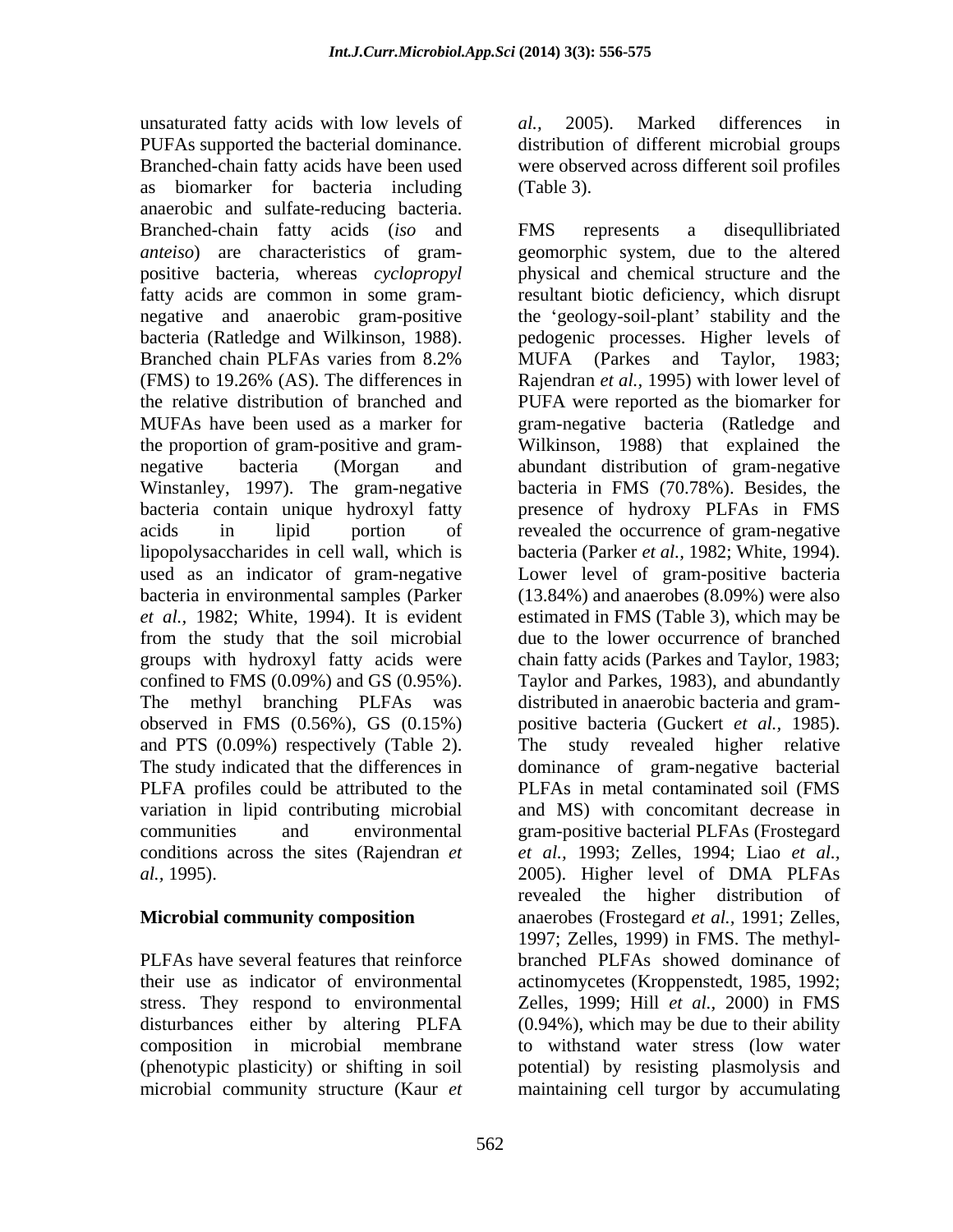compatible solutes (proline and glycerol). In addition, they are filamentous, enabling observed. Higher level of fungal PLFAs them to bridge air gaps between thin water  $(18:1\omega 9c)$  revealed higher fungal films that occur in soil pore spaces during dominance in MS (2.12%) as compared to soil desiccation (Moore-Kucera and Dick, FMS due to the gradual establishment of 2008). Lower fungal PLFAs (18:1 $\omega$ 9c, vegetation, plant inputs of litter and 18:2 $\omega$ 6,9c) suggested minimal fungal exudates (Potthoff *et al.*, 2006; Yu and abundance in FMS (0.38%). Highest occurrence of PLFA 16:1 $\omega$ 8c reflects the actinomycetes and methanobacter was not distribution of methanobacter (Hill *et al.,* observed in MS due to the absence of 10- 2000) in FMS (0.99%). Lower longer methyl branched fatty acids and PLFA chain fatty acids and PUFA indicated 16:1 $\omega$ 8c. Further, higher occurrence of minimal input from microeukaryotes long chain fatty acids and PUFA (Smith *et al.,* 1986) in FMS (5.02%). Further, the study indicated that the mode of microeukaryotes in MS (12.06%) as of action of heavy metals seems to interact compared to FMS. Thus, the recovery of with the microbial membrane proteins resource heterogeneity and pool sizes resulting in disturbances in the protein following restoration would indicate activities and conformations (Frostegard *et*  resilience of the system and variation in *al.,* 1993; Liao *et al.,* 2005). soil microbial community composition.

of a system. Resilience refers to the of recovery in the original versus restored nutrient composition, which cause major components of soil resilience due to of MUFA and absence of hydroxy fatty<br>acids in MS. Besides, higher level of may be due to the higher occurrence of branched chain fatty acids. Because of the estimated to be 18.98% (DWS) and minimal occurrence of DMA PLFAs in 17.40% (GS). Besides, higher level of

MS, lower level of anaerobes (1.69%) was (18:1 9c) revealed higher fungal vegetation, plant inputs of litter and exudates (Potthoff *et al.,* 2006; Yu and Ehnerfeld, 2010). The distribution of supported the higher level of distribution

The ability of soil to maintain microbial between ungrazed DWS and grazed GS community composition, nutrient based on the relative abundance of PLFAs concentration and functioning after a  $(14:0, i15:0, i17:0, 18:0$  and  $18:1\omega7c)$  in disturbance defines the resistance capacity GS (Bardgett *et al.,* 1997). The grasses response of the system impacted by a phenology, rooting structure and depth disturbance, and can be defined as the rate (Wolkovich *et al.,* 2009), and tissue state of system. In addition to the abiotic significant changes in soil microbial factors, soil microbial community community composition. PLFAs of DWS composition is considered as one of the and GS with variation in their vegetation their key role in nutrient cycling. (Ibekwe and Kennedy, 1988). In addition, Therefore, the microbial community the reduction of available moisture at composition in MS should be compared deeper soil profile in DWS (Wolkovich *et*  with FMS. The lower level of distribution *al.,* 2009), homogenous distribution of of gram-negative bacteria in MS (53.60%) resources in GS (Partel and Helm,2007) was observed as compared to FMS (Table was reported to alter microbial community 3), which may be due to lower occurrence (Dickens *et al.,* 2013). The distribution of was found to be  $63.35\%$  and  $68.87\%$ gram-positive bacteria in MS (30.53%) respectively (Table 3). Similarly, the PLFA profiling was able to differentiate differ from native shrub species in nutrient composition, which cause pattern exhibited a clear distinction gram-negative bacteria in DWS and GS was found to be 63.35% and 68.87% occurrence of gram-positive bacteria was estimated to be 18.98% (DWS) and 17.40% (GS). Besides, higher level of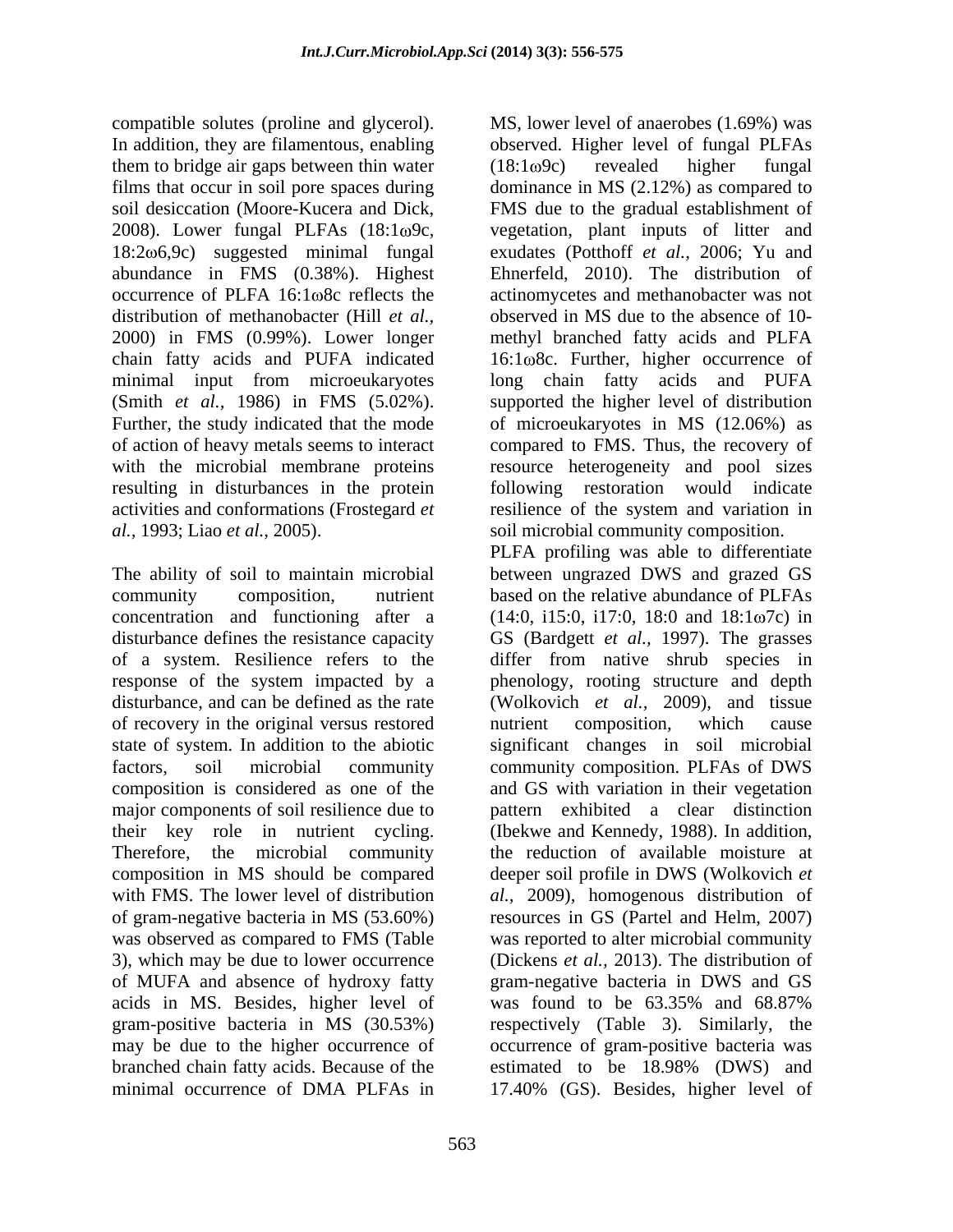the distribution of actinomycetes is PLFA 16:1 $\omega$ 8c in DWS, and 10-methyl induced effect on soil microbial were exhibited by DWS as compared to

gram-negative bacteria in PTS (55.92%) than AS (47.64%), which may be due to Wilkinson, 1988; Rajendran *et al.,* 1995). reported (Zelles, 1994). However, higher observed in AS (37.35%) as compared to mycorrhizal fungi (12.11%), fungi AS (19.26%) (Zelles, 1999). Several investigations have suggested that the and symbiotic nitrogen fixation unpolluted AS (Baath *et al.,* 1992; Zelles, 1994). In addition, higher level of population of heterotrophic soil anaerobes was found in PTS (6.29%) due microorganisms. Further, fungi are 7cDMA, 16:1 7cDMA, 18:0DMA and (lignin), and formation of organic matter

distribution of anaerobes was observed in 19:0cy9,10DMA) in PTS as compared to DWS (6.0%) as compared to GS (4.54%), AS (Table 1). Further, PTS exhibited a which may be due to the higher prevalence lower level of actinomycetes  $(0.16\%)$ . of DMA PLFAs in DWS (21.82%) as Higher relative abundance arbuscular compared to GS (20.92%) (Table 2). mycorrhizal fungi in AS (1.88%) than PTS Comparative analysis of PLFAs suggested (0.84%) may be due to the higher the microbial distribution of occurrence of PLFA 16:1 $\omega$ 5c in AS methanobacter in DWS (0.78%), where as (Olsson, 1999; Dickens *et al.,* 2013). confined to GS (0.23%), which may be AS (2.55%) as compared to PTS (0.66%), attributed to the variation in distribution of which may be attributed to the fungicide branched fatty acids in GS. However, community composition (Zelles, 1999; higher level of fungal and microeukaryotes Yang *et al.,* 2011; Kalia and Gosal, 2013; GS. The increased intensity of physical production of cyclopropyl fatty acids disturbance and decrease in fungal (19:0cy 9,10DMA) was exhibited by PTS biomarker (18:2 $\omega$ 6c) in GS as compared as compared to AS, which may be due to to DWS may be due to grazing (Bardgett pesticide application (Macalady *et al., et al.,* 1997). 1988; Widenfalk *et al.,* 2008). Further, PLFA profiles suggested higher level of microeukaryotes was observed in PTS Higher fungal dominance was exhibited in induced effect on soil microbial Mall *et al.,* 2013). Besides this, increase in higher level of distribution of (12.4%) than AS (10.5%).

the higher level of MUFA in PTS (Parkes The level of distribution of gram-positive, and Taylor, 1983; Ratledge and gram-negative bacteria and anaerobes in Pesticide application leading to increased 1.46% respectively (Table 3). Higher abundance of PLFAs as biomarker for relative abundance of gram-negative as gram-negative bacteria in PTS as compared to gram-positive bacteriain FS compared to gram-positive bacteria was indicating the profound effects of plants distribution of gram-positive bacteria was profiles. Highest abundance of arbuscular PTS (23.74%) due to the higher (4.51%) and microeukaryotes (13.35%) occurrence of branched-chain PLFAs in were observed in FS, which may be due to level of the PLFAs (15:0, i15:0, a15:0, contributed to the formation of highly 16:1 $\omega$ 7c, i17:0, a17:0 and 18:1 $\omega$ 9c) localized soil resources characterized by decreased in PTS relative to their level in higher concentrations of C and N that are to higher occurrence of PLFAs (14:1 uniquely adapted to degrade substrate FS was found to be 27.34%, 41.34% and have on soil development and lipid mycorrhizal fungi (12.11%), fungi the greater litter inputs and root turnover, and symbiotic nitrogen fixation believed to support more diverse population of heterotrophic soil microorganisms. Further, fungi are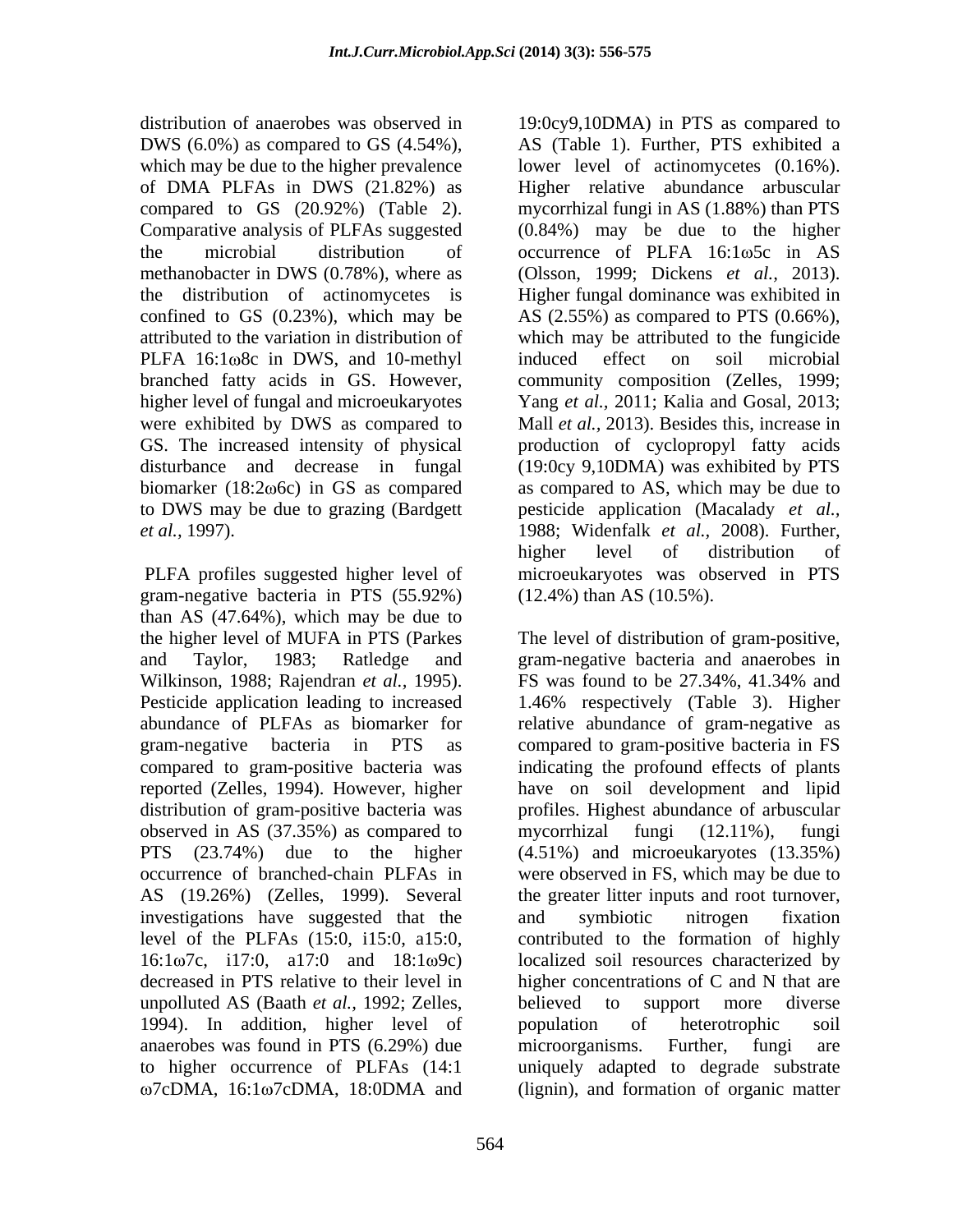(Cairney and Meharg, 2002). Comparative compared to other soil profiles. The analysis of the level of distribution of PLFAs across the sites suggested that the sites varies from 2.4735 (FMS) to 2.9401 heavy metal contamination in FMS and (PTS). MS (Frostegard *et al.,* 1993; Pennanen *et*  16:1  $\omega$ 5c, 16:2 $\omega$ 6c) in FMS as compared numerically. The evenness of a to undisturbed FS. The decreased stress community represented by Pielou's neutral in FS (Kujur and Patel, 2012) both aboveground and belowground inputs

The ability of an ecosystem to withstand of PLFAs or less variation in community extreme disturbances may contribute to between microbial groups, greater is the microbial community structure and hence diversity. Thus, the value of diversity microbial diversity. Diversity index is a quantitative measure, which not only accounts for the existence of different PLFAs richness (*R*), but also accounts how Further, the Shannon diversity index based evenly they are distributed (evenness). The Shannon-Weaver index (*H*) has been a groups across the sites was calculated. popular diversity index frequently used in Higher Shannon-Weaver index in FS microbial ecology studies. The bacterial (1.4451) suggesting higher population and fungal PLFAs are used as a measure diversity as compared to other soil of the relative distribution of different profiles. In addition, higher level of microbial groups (fingerprints of soil microbial community) because of the relative abundance of certain PLFAs Further, GS (0.9610) exhibited lower (Bardgett *et al.,* 1997), which differ microbial diversity than DWS (1.0963), considerably among different microbial groups (Zelles, 1994). The study revealed a significant variation in PLFA richness, like GS may be dynamic in terms of Shannon diversity index, and evenness functional responses to a perturbation but across the sites (Table 4). Greater PLFA more resistance to changes in community richness (*R*) was attributed by FMS (57) as composition (Steenwerth *et al.,* 2003).

Shannon diversity index (*H*) across the (PTS).

*al.,* 1996; Zelles, 1999; Liao *et al.,* 2005) Besides, the evenness is defined as a and lower pH (Bath and Anderson, 2003) measure of diversity index, which resulted a decrease in PLFAs (i15:0, i17:0, quantifies how equal the community is with gradual increase in pH towards evenness index (*J*) is constrained between could be related to increase nutrient the broad-scale changes in terms of the availability leading the shifting in relative dominance of certain microbial microbial community structure across the groups (Kaur *et al.,* 2005). The Pielou's sites. The combined effects of changes in evenness index (*J*) based on the would influence soil microbial community increasing trend from FMS (0.6118), and by affecting the C inputs from root found to be maximum in AS (0.8034) exudates and litter (Myers *et al.,* 2001). (Table 4). The different fertilizer practices **Shannon-Weaver diversity index** community structure suggesting greater numerically. The evenness of a community represented by Pielou's 0 and 1. The evenness of PLFA reflects distribution of 92 PLFAs exhibited an in AS have an impact on microbial diversity. The more even the distribution index increases when both the number of types of PLFAs and evenness increases.

> on the distribution of different microbial microbial diversity was exhibited by MS (1.1022) as compared to FMS (0.4719). which indicated that the microbial communities in less disturbed ecosystems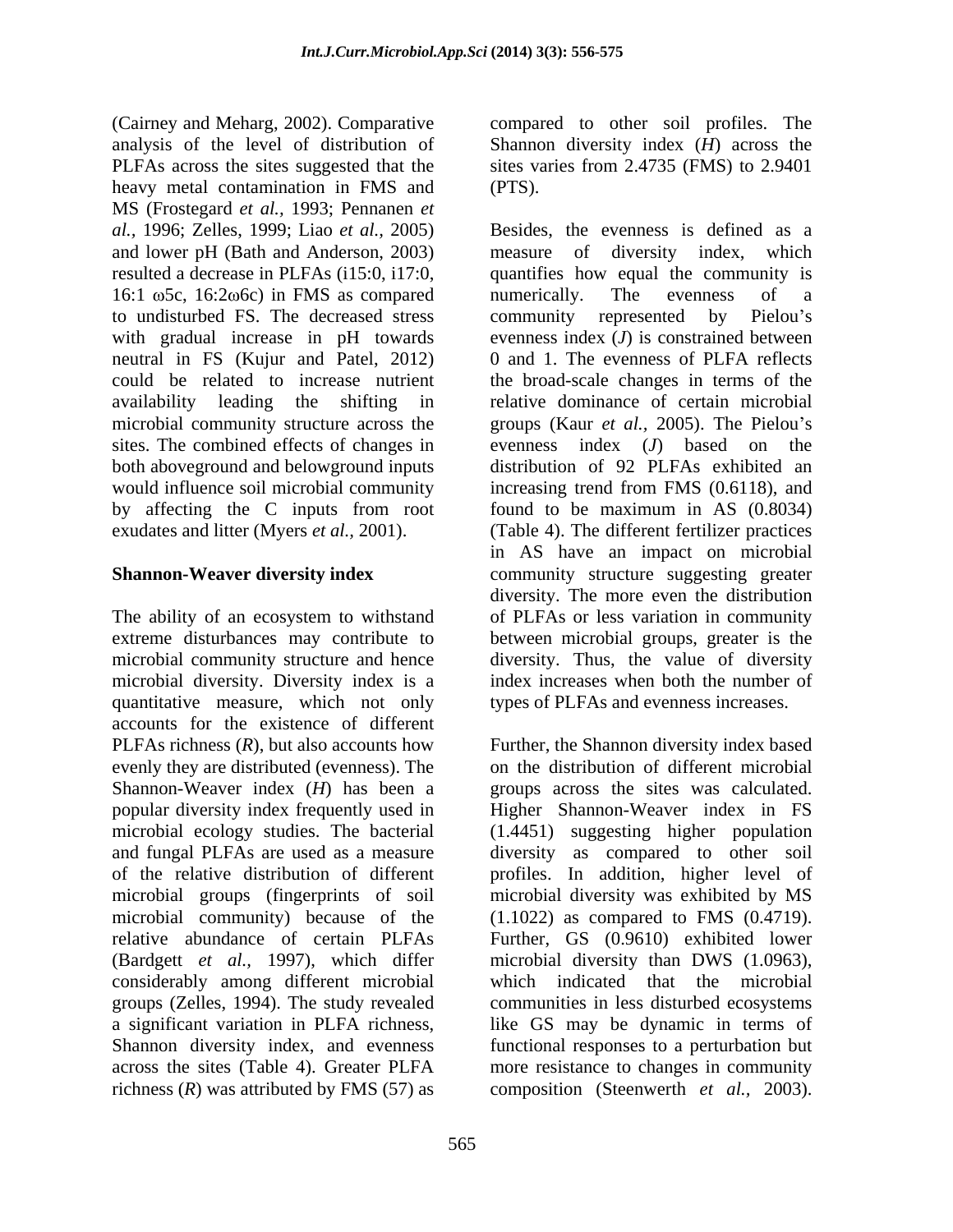Similarly, greater diversity in PTS which may be due to higher prevalence of be attributed to the pesticides induced soil nutrients ratio (MB-C:OC), which higher abundance of arbuscular microbial community structure under low soil pH (Anderson and Domsch, 1993; gradual increase in moisture content from

17:0, cy17:0, 18:1  $\omega$ 7 and cy19:0 for *al.*, 1997). bacteria, and  $18:2\omega 6$  for fungi) was used<br>to study the state of soil migrabial **Cluster analysis** to study the state of soil microbial community in response to different from undisturbed soil system (Bradgett

(1.1828) as compared to AS (1.1261) may fungal PLFAs exhibiting higher C:N ratio effect on soil microbial community. 2012). The capacity of fungi for Besides, the differences in microbial translocation N to C sources is thought to community structure and associated be important in FS with high C:N ratio diversity across may be attributed to the (Clarholm, 1994). Besides, FS appeared to variation in microbial biomass nutrient to be set apart from other soil profiles by a represents the quantum of soil nutrients mycorrhizal fungi, which may be better reflected in the microbial biomass able to cope with available N and organic (Anderson and Domsch, 1980; Kujur and matter. Comparatively lower F:B ratio was Patel, 2012), and functional index of the estimated in PTS (0.016) due to fungicide soil subsystem (Insam and Domsch, 1988). induced decline in fungal populations as Besides, the decline in soil pH from FS to compared to AS (0.039). Higher F:B ratio FMS (Kujur and Patel, 2012) may be one in DWS (0.060) can be explained on the of the major constraints/stress shifting basis of the existence of higher fungal Hackl *et al.,* 2005). Furthermore, the (0.026). In addition, AS and GS support FMS to FS (Kujur and Patel, 2012) may correlated with factors that defines the also affect soil microbial community land-use history and the associated soil through its effect on osmotic potential, quality influence microbial community transport of nutrients and energy, and composition (Calderon *et al.,* 2000; cellular metabolism as well as on the Steenwerth *et al.,* 2003). However, the competitive interactions between difference in F:B ratio in disturbed microbial species (Williams and Rice, ecosystems was less pronounced *i.e.* FMS 2007; Meimei *et al.,* 2008). (0.008) and MS (0.028) due to more **Fungal:bacterial biomass ratio** An index of fungal to bacterial (F/B) ratio *et al.,* 2001), whereas the organically of the microbial biomass (PLFAs i15:0, managed soil systems have increased F:B a15:0, 15:0, 16:0, 16:1 ω9, 16:1 ω7, i17:0, ratio than conventional system (Bradgett *et* Similarly, geoner diversion in PTS (which may be due to higher prevalence of the contributation in the previous and the basis in the control of the control of the control of the difference in matched in the distribution o and low bulk density (Kujur and Patel, higher abundance of arbuscular PLFAs associated with low water content (Hakcl *et al.,* 2005) as compared to GS distinct microbial communities that are extreme environmental conditions. The study indicated that the disturbed ecosystems have lower F:B ratio (Bradgett *al.,* 1997).

### **Cluster analysis**

environmental stresses (Kaur *et al.*, 2005). seven soil profiles were subjected to The F:B ratio was reported to be a cluster analysis based on the distance potential tool to discriminate the disturbed matrix revealed the existence of six and McAlister, 1999; Bailey *et al.,* 2002; 2). The analysis revealed highest similarity Moore-Kucera and Dick, 2008). Highest level (71.0774) between FS and AS Relative distributions of 92 PLFAs among clusters  $(I - VI)$  in the dendrogram (Figure) (cluster-VI).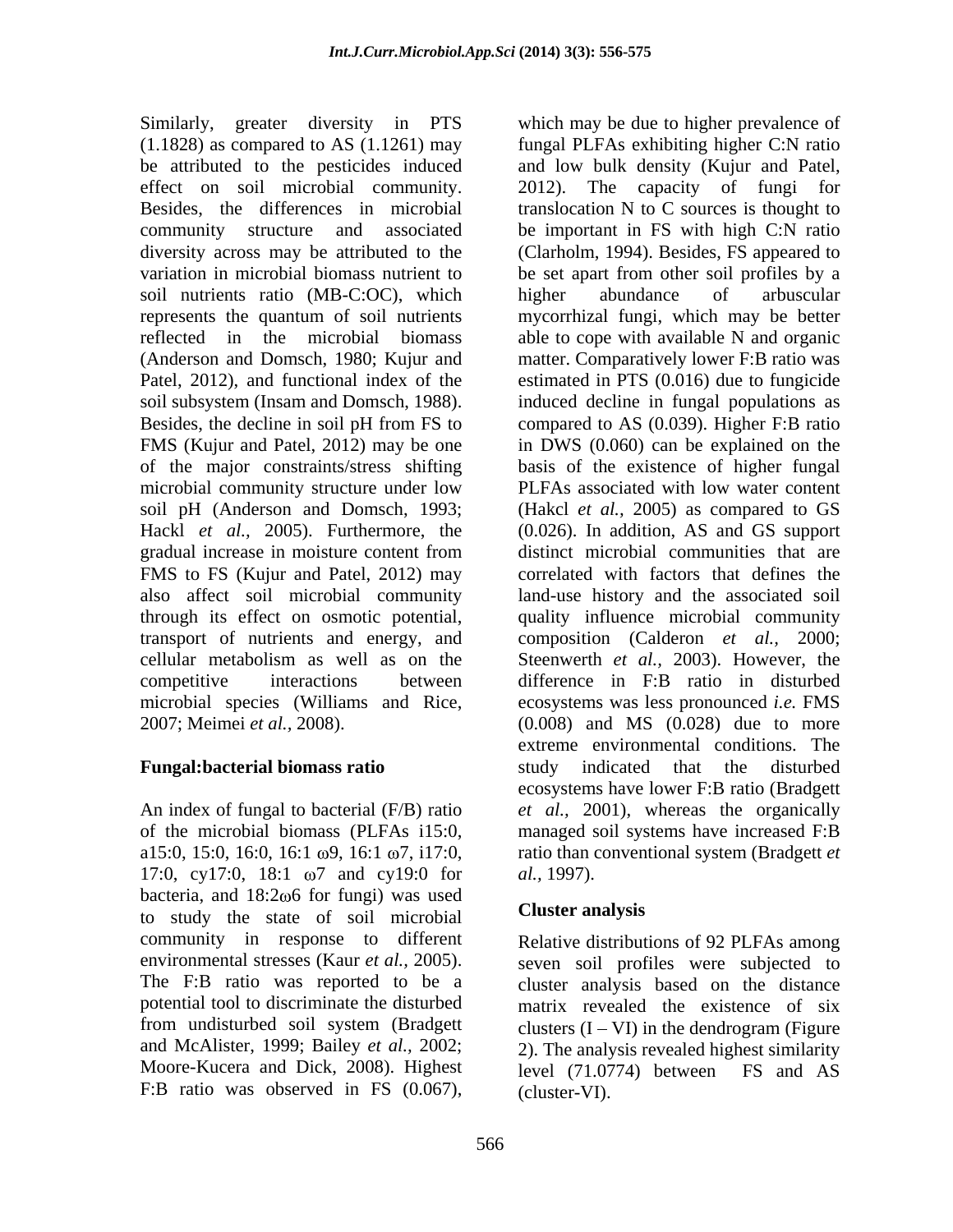|                    |                         |                |                         | Different soil types |                          |                        |                      |
|--------------------|-------------------------|----------------|-------------------------|----------------------|--------------------------|------------------------|----------------------|
| <b>PLFAs</b>       | <b>FMS</b>              | MS             | <b>DWS</b>              | GS                   | <b>PTS</b>               | $\mathbf{A}\mathbf{S}$ | $\mathbf{FS}$        |
| 10                 | 0.380                   | $\sim$         | $\sim 1000$ m $^{-1}$   | $\sim$ $-$           | $\sim 100$               | $\sim$ $ \sim$         | $\sim 10^{-10}$      |
| 10:0 2OH           | 0.13                    | $\sim 100$     | $\sim 1000$ m $^{-1}$   | 1.29                 | $\sim 100$ m $^{-1}$     | $\sim 100$ m $^{-1}$   | $\sim 10^{-10}$      |
| a11:0              | $\sim 100$              | 1.45           | $\sim 100$ km s $^{-1}$ | $\sim 10^{-11}$      | $\sim 100$ m $^{-1}$     | <b>Contract</b>        | 0.70                 |
| 12:0               | $\sim 100$ km s $^{-1}$ | 13.06          | 16.43                   | 9.74                 | 12.73                    | 16.34                  | 13.49                |
| a13:0              | 2.30                    | 4.36           | 3.67                    | 3.12                 | 4.66                     | 4.49                   | 3.36                 |
| $13:1 \omega 4c$   | 1.15                    | 0.82           | 1.12                    | 0.82                 | 0.86                     | 1.78                   | 1.27                 |
| 13:0               | $\sim 100$ km s $^{-1}$ | $\sim$         | $\sim 100$ m $^{-1}$    | 0.19                 | 0.10                     | $\sim 100$ m $^{-1}$   | $\sim 10^{-11}$      |
| i14:0              | $\sim 100$ km s $^{-1}$ | $\sim$ $-$     | $\sim 100$ m $^{-1}$    | 0.35                 | 0.19                     | $\sim 100$ m $^{-1}$   | $\sim 10^{-10}$      |
| a14:0              | 0.04                    | $\sim$         | $\sim 100$ m $^{-1}$    | 0.19                 | 0.14                     | $\sim 100$             | $\sim 10^{-10}$      |
| $14:1 \omega$ 5c   | $\sim 100$              | 0.57           | $\sim 10^{-10}$         | $\sim$ $-$           | $\sim 10^{-10}$          |                        | 0.42                 |
|                    |                         |                |                         |                      | 0.40                     | $\sim$ $ \sim$         |                      |
| $14:1 \omega$ 8c   | $\sim 100$ km s $^{-1}$ | $\sim$         | $\sim 100$              | $\sim 100$           |                          | $\sim 100$ m $^{-1}$   | $\sim 10^{-10}$      |
| $14:1 \omega$ 9c   | 0.04                    | $\sim 100$     | $\sim 1000$ m $^{-1}$   | $\sim 10^{-11}$      | $\sim 100$ m $^{-1}$     | $\sim 100$ m $^{-1}$   | $\sim 10^{-10}$      |
| 14:0               | 2.05                    | 5.03           | 1.75                    | 2.77                 | 1.64                     | 2.26                   | 1.67                 |
| 14:1 ω7c DMA       | 4.67                    | $\sim$         | 3.10                    | 2.79                 | 2.93                     | $\sim 100$             | $\sim 10^{-11}$      |
| $i15:1$ ω6c        | 0.15                    | $\sim$         | 0.43                    | 0.39                 | 0.40                     | 0.71                   | 0.52                 |
| $15:4 \omega 3c$   | 0.07                    | $\sim$ $-$     | $\sim 100$ m $^{-1}$    | $\sim 100$           | 0.09                     | $\sim 100$ m $^{-1}$   | $\sim 10^{-10}$      |
| a $15:1 \omega$ 9c | 0.07                    | $\sim$ $ \sim$ | $\sim 100$ m $^{-1}$    | $\sim 10^{-11}$      | <b>Contract Contract</b> | $\sim 100$ m $^{-1}$   | $\sim 10^{-10}$      |
| 115:0              | 0.13                    | 0.53           | $\sim 100$ km s $^{-1}$ | 0.45                 | 0.35                     | 0.81                   | 1.02                 |
| $15:3 \omega 3c$   | 0.29                    | 0.97           | 0.90                    | 0.50                 | 0.90                     | 1.16                   | 0.84                 |
| a15:0              | 1.71                    | 4.70           | 4.21                    | 2.93                 | 4.00                     | 5.53                   | 4.26                 |
| $15:1 \omega$ 6c   | $\sim 100$ km s $^{-1}$ | $\sim$         | $\sim 100$ m $^{-1}$    | 0.31                 |                          | $\sim$ 100 $\sim$      | $\sim 10^{-10}$      |
| $15:1 \omega$ 5c   | $\sim 100$ km s $^{-1}$ | $\sim 100$     | $\sim 100$ km s $^{-1}$ | $\sim 10^{-11}$      |                          | 0.23                   | $\sim 10^{-10}$      |
| $15:1 \omega 7c$   | 0.22                    | $\sim$ $-$     | $\sim 100$ km s $^{-1}$ | $\sim 100$           | $\sim 1000$ m $^{-1}$    | $\sim$ $ \sim$         | $\sim 10^{-10}$      |
| 16:0 aldehyde      |                         | $\sim$ $-$     | 0.66                    | $\sim 100$           | 0.27                     | $\sim$ $-$             | $\sim 10^{-10}$      |
| 16:1 ω9c aldehyde  | 0.18                    | $\sim$         | $\sim 10^{-10}$         | 0.79                 | 0.22                     | $\sim 100$             | $\sim 10^{-11}$      |
| 15:0               | 0.40                    | 1.16           | $\sim 100$ km s $^{-1}$ | $\sim 100$           | 0.74                     | 0.83                   | 0.97                 |
| i15:0 DMA          | 0.08                    | 0.29           | $\sim 100$ km s $^{-1}$ | 0.15                 | 0.16                     | <b>Contract</b>        | 0.30                 |
| 16:0 N alcohol     | 0.75                    | 1.76           | 1.70                    | 1.00                 | 1.85                     | 2.95                   | 1.41                 |
| a16:0              | $\sim 100$ km s $^{-1}$ | $\sim 100$     | 0.25                    | 0.17                 | 0.14                     | $\sim 100$             | $\sim$ $-$           |
| i16:0              | 0.05                    | 0.34           | 0.11                    | 0.29                 | 0.23                     | 0.46                   | 0.54                 |
| $16:1 \omega$ 7c   | $\sim 100$              | 1.58           | $\sim 10^{-10}$         | 0.58                 | 0.74                     | 2.33                   | 1.25                 |
| $16:1\omega$ 5c    | $\sim 100$ m $^{-1}$    | $\sim$         | $\sim 100$ m $^{-1}$    | $\sim 100$           | 0.51                     | 0.94                   | 6.10                 |
| $16:1 \omega$ 8c   | 0.62                    | $\sim$         | 0.52                    | $\sim$ $-$           | $\sim 100$ m $^{-1}$     | $\sim$ $ \sim$         | $\sim$ $-$           |
| $16:1 \omega 4c$   | 0.08                    | $\sim$         | $\sim$ $ -$             | $\sim 100$           | $\sim$ $-$               | $\sim 100$             | $\sim 10^{-11}$      |
| 16:0               | 24.68                   | 23.23          | 10.82                   | 16.02                | 15.75                    | 19.36                  | 22.86                |
| 16:1 ω7c DMA       | 23.10                   | 4.75           | 18.36                   | 16.61                | 18.37                    | 7.89                   | 7.67                 |
| $i17:1 \omega$ 9c  | 2.19                    | 0.51           | 1.18                    | 1.01                 | 0.89                     | 1.09                   | 0.75                 |
|                    |                         |                |                         |                      |                          |                        |                      |
| a17:1 $\omega$ 9c  | $\sim 100$              | $\sim$ $-$     | 0.33                    | $\sim 100$           | $\sim 100$ m $^{-1}$     | $\sim 100$             | $\sim$ $  \sim$      |
| i17:0              | $\sim 100$ km s $^{-1}$ | 0.47           | $\sim 100$ km s $^{-1}$ | 0.33                 | 0.75                     | 0.96                   | 0.40                 |
| a17:0              | 1.84                    | 3.19           | 3.17                    | 1.92                 | 2.79                     | 3.83                   | 2.56                 |
| $17:1 \omega$ 9c   | $\sim 100$ m $^{-1}$    | $\sim$         | $\sim 100$ m $^{-1}$    | $\sim 100$           | $\sim 100$ m $^{-1}$     | 0.14                   | $\sim 10^{-10}$      |
| $17:1 \omega$ 5c   | 0.10                    | $\sim$         | $\sim 1000$ m $^{-1}$   | $\sim 100$           | $\sim 100$ m $^{-1}$     |                        | $\sim 100$ m $^{-1}$ |
| $17:1 \omega 4c$   | $\sim 100$ m $^{-1}$    | $\sim$         | $\sim 1000$ m $^{-1}$   | $\sim 100$           | $\sim 100$ m $^{-1}$     | 0.62                   | $\sim 10^{-10}$      |
| $17:1 \omega$ 8c   | $\sim 100$ km s $^{-1}$ | 0.33           | $\sim$ $ -$             | $\sim 100$           | 0.14                     | 0.42                   | $\sim 10^{-10}$      |
| $17:1 \omega$ 3c   | $\sim 100$              | $\sim$         | $\sim 100$              | 0.08                 |                          | $\sim 100$             | $\sim 10^{-10}$      |
| 17:0               | 0.22                    | 0.58           | 0.30                    | 0.29                 | 0.32                     | 0.78                   | 0.49                 |
| 10Me 17:1 ω7c      | 0.13                    | $\sim$         | $\sim 100$ m $^{-1}$    | 0.14                 | 0.09                     | $\sim 100$             | $\sim 10^{-10}$      |
| 16:0 2OH           | $\sim 100$              | $\sim$         | $\sim 100$ m $^{-1}$    | 0.14                 | 0.14                     | $\sim 100$ m $^{-1}$   | $\sim 10^{-10}$      |
| $18:3 \omega 6c$   | 0.58                    | 0.64           | 1.43                    | 1.11                 | 1.04                     | 1.73                   | 0.88                 |
|                    |                         |                |                         |                      |                          |                        |                      |

# **Table.1** Percentage composition of 92 PLFAs in seven different soil profiles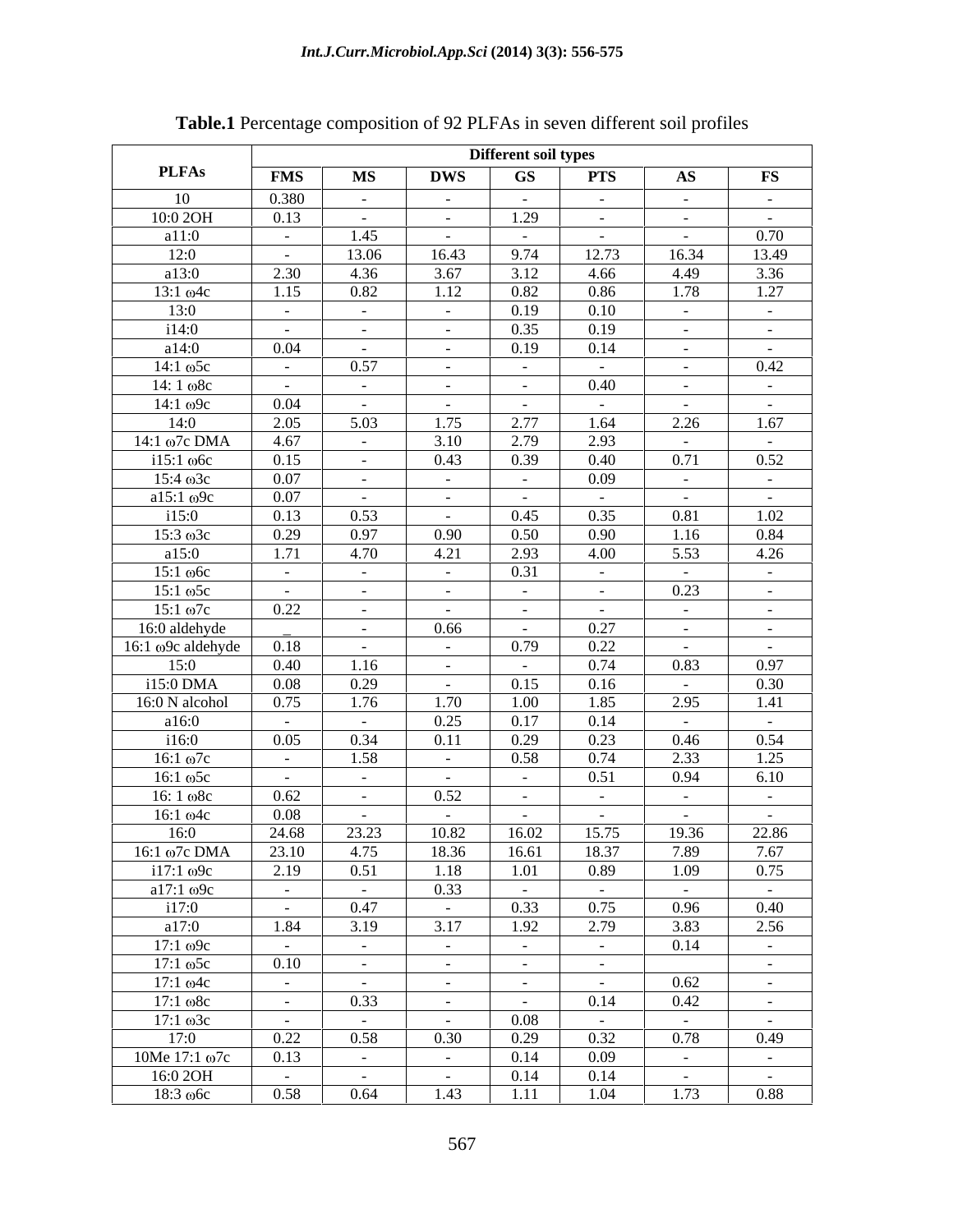| i18:0                 | 0.08                 | $\sim 100$ m $^{-1}$ | $\sim 100$ m $^{-1}$         | $\sim 100$ m $^{-1}$ | $\sim$ $ \sim$         | 0.30                 | $\sim 100$      |
|-----------------------|----------------------|----------------------|------------------------------|----------------------|------------------------|----------------------|-----------------|
| $18:2 \omega$         | 0.22                 | 0.92                 | 0.92                         | 0.54                 | 0.36                   | 1.16                 | 2.09            |
| $18:1 \omega$ 9c      | 2.37                 | 12.72                | 2.77                         | 2.49                 | 1.44                   | 3.93                 | 4.86            |
| $18:1 \omega 7c$      | 0.14                 | 1.60                 | $\sim 100$                   | 0.47                 | 0.44                   | 0.85                 | 1.00            |
| $18:1\omega$ 5c       | 0.32                 | 0.52                 | 0.43                         | 2.56                 | 1.28                   | 1.40                 | 1.62            |
| 18:0                  | 12.16                | 9.33                 | 4.71                         | 7.02                 | 6.90                   | 7.64                 | 6.93            |
| 18:0 DMA              | $\sim 100$           | 0.44                 | 0.57                         | $\sim 100$           | 0.47                   | $\sim 100$           | $\sim 100$      |
| 18:2 DMA              | 0.34                 | $\sim 10^{-1}$       | 0.17                         | $\sim$ $ \sim$       | $\sim$ $-$             | $\sim$ $-$           | $\sim$ $-$      |
| $19:3 \omega 3c$      | 0.13                 | 0.78                 | 0.69                         | 0.51                 | 0.71                   | 0.80                 | 0.60            |
| $19:1 \omega 6c$      | 0.04                 | $\sim 100$           | $\sim 100$                   | $\sim$ $ \sim$       | $\sim 10^{-11}$        | $\sim$ $  \sim$      | $\sim$ $ \sim$  |
| $19:3 \omega$         | $\sim 100$           | $\sim$ $-$           | 0.47                         | $\sim$ $ \sim$       | $\sim$ $-$             | $\sim$ $-$           | $\sim$ $-$      |
| $19:4 \omega 6c$      | $\sim 10^{-10}$      | $\sim$ $ \sim$       | 0.16                         | 0.21                 | 0.24                   | $\sim$ $ \sim$       | $\sim$ $-$      |
| $19:0$ cy $\omega$ 7c | $\sim 100$           | $\sim$               | $\sim$ $-$                   | 0.21                 | $\sim 10^{-11}$        | $\sim 100$           | 0.52            |
| 19:0 cy 9,10 DMA      | 11.28                | $\sim 100$           | 14.71                        | 15.11                | 6.72                   | 1.95                 | 0.33            |
| $20:1 \omega$ 8c      | $\sim 100$           | $\sim$               | 0.36                         | $\alpha$ = $\alpha$  | 0.32                   | $\sim$ $-$           | $\sim 10^{-10}$ |
| $20:4 \omega$         | $\sim 10^{-10}$      | $\sim$               | $\sim$ $ -$                  | $\sim$ $-$           | $\sim$ $-$             | $\sim$ $-$           | 0.91            |
| $20:5 \omega 3c$      | $\sim 100$           | $\sim 10^{-11}$      | $\sim$ $-$                   | $\sim 10^{-1}$       | $\sim 10^{-11}$        | $\sim 100$ m $^{-1}$ | 0.35            |
| $20:3 \omega$         | 0.33                 | 0.53                 | $\sim 100$ m $^{-1}$         | 0.76                 | $\sim 10^{-10}$        | $\sim 100$           | $\sim 10^{-10}$ |
| $20:1 \omega$ 9c      | 0.39                 | $\sim$ $-$           | $\sim 100$                   | $\sim 100$           | $\sim 10^{-11}$        | 0.75                 | 0.36            |
| $20:1\omega$          | 0.10                 | $\sim 100$           | $\sim 100$                   | $\sim$ $ \sim$       | $\sim 100$             | $\sim$               | $\sim 10^{-11}$ |
| 20:0                  | 0.44                 | 0.19                 | 0.39                         | $\sim 100$           | 0.66                   | 1.01                 | 0.86            |
| 10 Me 20:0            | 0.35                 | $\sim 100$           | $\sim 100$                   | $\sim 100$           | $\sim 10^{-11}$        | $\sim 100$           | $\sim 10^{-11}$ |
| $21:3 \omega 3c$      | $\sim 100$           | $\sim$ $-$           | 0.41                         | 0.29                 | 0.53                   | 0.45                 | 0.45            |
| 21:0                  | $\sim 100$           | $\sim$               | $\sim$ $-$                   | $\sim$ $-$           | 0.22                   | $\sim$ $-$           | $\sim$ $-$      |
| $21:1 \omega 4c$      | $\sim 100$           | $\sim$ $-$           | 0.12                         | $\sim$ $ \sim$       | $\sim 10^{-11}$        | $\sim$ $-$           | $\sim$ $-$      |
| $21:1 \omega 6c$      | 0.03                 | $\sim$ $-$           | $\sim 10^{-10}$              | $\sim 100$           | $\sim$ $ \sim$         | $\sim$ $-$           | $\sim$ $-$      |
| $22:4 \omega 6c$      | 0.04                 | $\sim 100$           | $\sim 100$ m $^{-1}$         | $\sim 100$           | 0.08                   | $\sim 100$           | $\sim$ $ \sim$  |
| i22:0                 | 0.22                 | $\sim 10^{-1}$       | 0.21                         | 0.68                 | 0.43                   | 0.84                 | 0.39            |
| $22:2 \omega 6c$      | 0.16                 | $\sim$               | $\sim$ $-$                   | $\sim 100$           | $\sim 10^{-10}$        | $\sim 100$ m $^{-1}$ | $\sim$ $-$      |
| $22:1 \omega 3c$      | 0.37                 | $\sim$ $-$           | $\sim$ $ \sim$               | 0.14                 | $\sim 10^{-11}$        | $\sim 10^{-11}$      | 0.35            |
| 22:0                  | 0.19                 | $\sim 100$           | 0.21                         | 0.34                 | 0.60                   | 0.71                 | 1.77            |
| $22:1 \omega$ 9c      | $\sim 100$           | 0.28                 | 0.17                         | 0.32                 | 0.25                   | $\sim 10^{-10}$      | $\sim 10^{-10}$ |
| $22:1 \omega 6c$      | $\sim 100$ m $^{-1}$ | 0.45                 | $\sim 100$                   | $\sim 100$           | $\sim 10^{-10}$        | $\sim$ $-$           | $\sim 10^{-10}$ |
| $23:3$ $\omega$ 6c    | 0.36                 | 0.37                 | $\sim$ $-$                   | $\sim 100$           | $\sim$ $ \sim$         | $\sim 100$           | $\sim 10^{-11}$ |
| $23:3 \omega 3c$      | 0.22                 | $\sim 100$           | $\sim$ $ -$                  | $\sim$ $-$           | 0.89                   | $\sim 100$           | 0.17            |
| $23:4 \omega 6c$      | $\sim 100$           | 1.57                 | 0.63                         | 0.25                 | 1.14                   | $\sim$ $-$           | $\sim$ $-$      |
| $23:1 \omega$ 5c      | $\sim 10^{-10}$      | $\sim 10^{-1}$       | 0.30                         | $\sim 100$           | $\sim$ $-$             | $\sim$ $-$           | $\sim$ $-$      |
| $23:1 \omega 4c$      | $\sim 100$           | $\sim$ $ \sim$       | 0.28                         | $\sim$ $ \sim$       | $\sim$ $ \sim$         | $\sim$ $ \sim$       | $\sim$ $ \sim$  |
| 23:0                  | 0.28                 | $\sim$ $ \sim$       | 0.34                         | 0.16                 | $\sim$ $-$             | $\sim 100$           | $\sim$ $ \sim$  |
| $24:3 \omega 3c$      | 0.41                 | $\sim 100$           | 0.20                         | 0.89                 | 0.63                   | 0.60                 | $\sim$ $-$      |
| $24:1 \omega$ 9c      | 0.19                 |                      | $\sim 100$                   | $\sim 100$           | $\sim$ $ \sim$         | $\sim 100$           | $\sim 100$      |
| $24:1 \omega 3c$      |                      | $\sim$ $-$           |                              |                      |                        |                      | 0.59            |
| 24:0                  | $\sim$ $-$<br>0.47   | $\sim$ $-$           | $\sim 100$ m $^{-1}$<br>0.36 | $\sim 100$<br>0.56   | $\sim$ $ \sim$<br>1.16 | $\sim 100$           | 1.05            |
|                       |                      | $\sim$               |                              |                      |                        | $\sim$ $ \sim$       |                 |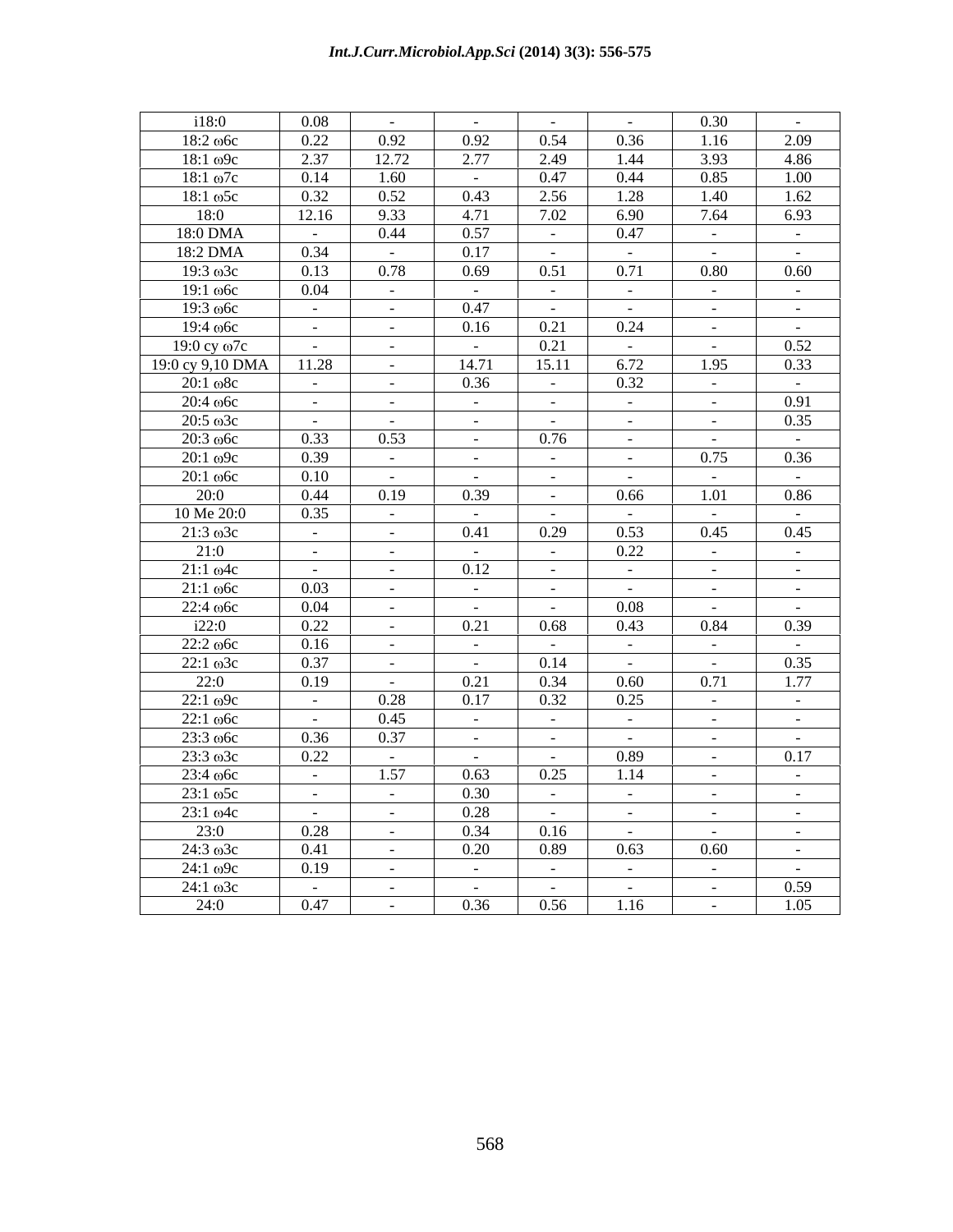|                                                                                           | Soil Straig |       | Branc   Hydro |       | $\vert$ MUF $\vert$ PUF $\vert$ DM $\vert$ 18:1                                             |                                           | 18:2                                                          | $10-$ |
|-------------------------------------------------------------------------------------------|-------------|-------|---------------|-------|---------------------------------------------------------------------------------------------|-------------------------------------------|---------------------------------------------------------------|-------|
|                                                                                           |             | hed   |               |       |                                                                                             | w9c                                       | $\begin{array}{c c} \text{w6,9c} & \text{methyl} \end{array}$ |       |
| $\begin{array}{ l c c c }\n\hline sample & ht \\ \hline FMS & 40.74 \\ \hline\end{array}$ |             | 8.20  | 0.09          |       | $26.94$ 2.97 17.7 2.48                                                                      |                                           | 0.22                                                          | 0.56  |
| MS                                                                                        | 51.58       | 14.78 |               | 11.66 |                                                                                             | $\vert 5.84 \vert 0.82 \vert 14.29 \vert$ | 1.03                                                          | nd    |
| DWS 32.71                                                                                 |             | 13.05 | nd            |       | $\begin{array}{ c c c c c c c c c } \hline 22.09 & 6.29 & 21.8 & 3.05 \ \hline \end{array}$ |                                           | 1.00                                                          | nd    |
|                                                                                           |             |       |               |       |                                                                                             |                                           |                                                               |       |
| GS                                                                                        | 35.35       |       | $11.29$ 0.95  |       |                                                                                             | 22.84   5.23   20.9   2.69                | 0.58                                                          | 0.15  |
|                                                                                           | PTS 39.60   | 14.34 |               | 24.57 |                                                                                             | $7.49$ 11.9 1.58                          |                                                               |       |
|                                                                                           |             |       | nd            |       |                                                                                             |                                           | 0.40                                                          | 0.09  |
| AS                                                                                        | 48.44       | 19.26 |               |       | 18.59   5.46   2.45   4.49                                                                  |                                           | 1.32                                                          | nd    |
|                                                                                           | FS   49.56  | 13.95 | nd            |       | $\begin{array}{ c c c c c c c c c } \hline 20.83 & 6.81 & 1.16 & 5.40 \hline \end{array}$   |                                           | 2.30                                                          | nd    |

**Table.2** Distribution of different groups of PLFA (%) in seven different soil types

nd: not detected.

**Table.3** Relative distribution of microbial community (%) across seven soil profiles

| Soil       | Gram    | Gram             | Anaero | Actinomyce | A M            | Fungi       | Methanoba | Eukaryo |
|------------|---------|------------------|--------|------------|----------------|-------------|-----------|---------|
| sample     | positiv | negati           | bes    | tes        | Fungi          |             | cter      | te      |
|            |         | $T\Delta$<br>v C |        |            |                |             |           |         |
| <b>FMS</b> | 13.84   | 70.78            | 8.09   | 0.94       | nd             | 0.38        | 0.99      | 5.02    |
| MS         | 30.53   | 53.60            | 1.69   | nd         | nd             | 2.12        | n⊿        | 12.06   |
| <b>DWS</b> | 18.98   | 63.35            | 6.00   | nd         | n <sub>c</sub> | .50<br>1.JU | 0.78      | 9.39    |
| <b>GS</b>  | 17.40   | 68.87            | 4.54   | 0.23       | nd             | 0.90        | nd.       | 8.07    |
| <b>PTS</b> | 23.74   | 55.92            | 6.29   | 0.16       | 0.84           | 0.66        | n₫        | 12.40   |
| AS         | 37.35   | 47.64            | nd     |            | 1.88           | 2.55        | nd.       | 10.50   |
| <b>FS</b>  | 27.34   | 41.34            | 1.46   |            | 12.11          | 4.51        | n₫        | 13.35   |

nd: not detected.

Table.4 Shannon diversity index and Pielou's evenness index based on the distribution of 92 PLFAs in seven different soil profiles

| Site       | PLFA richness   | Shannon diversity | Pielou's evenness |
|------------|-----------------|-------------------|-------------------|
|            | (R)             | index $(H)$       | index $(J)$       |
| <b>FMS</b> |                 | 2.4735            | 0.6118            |
| MS         |                 | 2.6782            | 0.7533            |
| <b>DWS</b> |                 | 2.7374            | 0.7278            |
| <b>GS</b>  |                 | 2.8381            | 0.7292            |
| <b>PTS</b> |                 | 2.9401            | 0.7769            |
| AS         | <b>^</b><br>- - | 2.9226            | 0.8034            |
| LУ         |                 | 2.9181            | 0.7807            |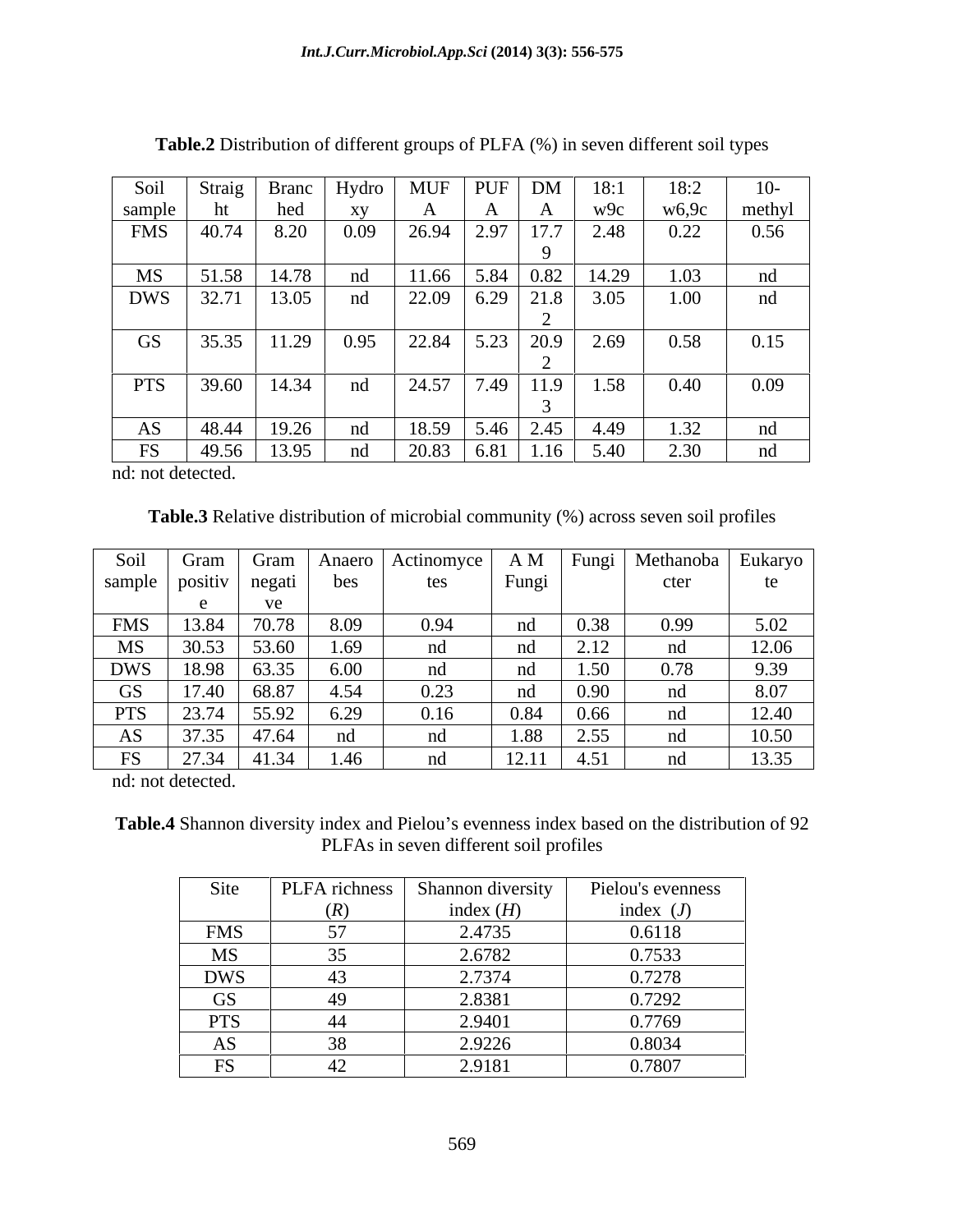



**Figure.3** Principal component analysis based on the relative abundance of different PLFAs among the microbial communities in different soil profiles

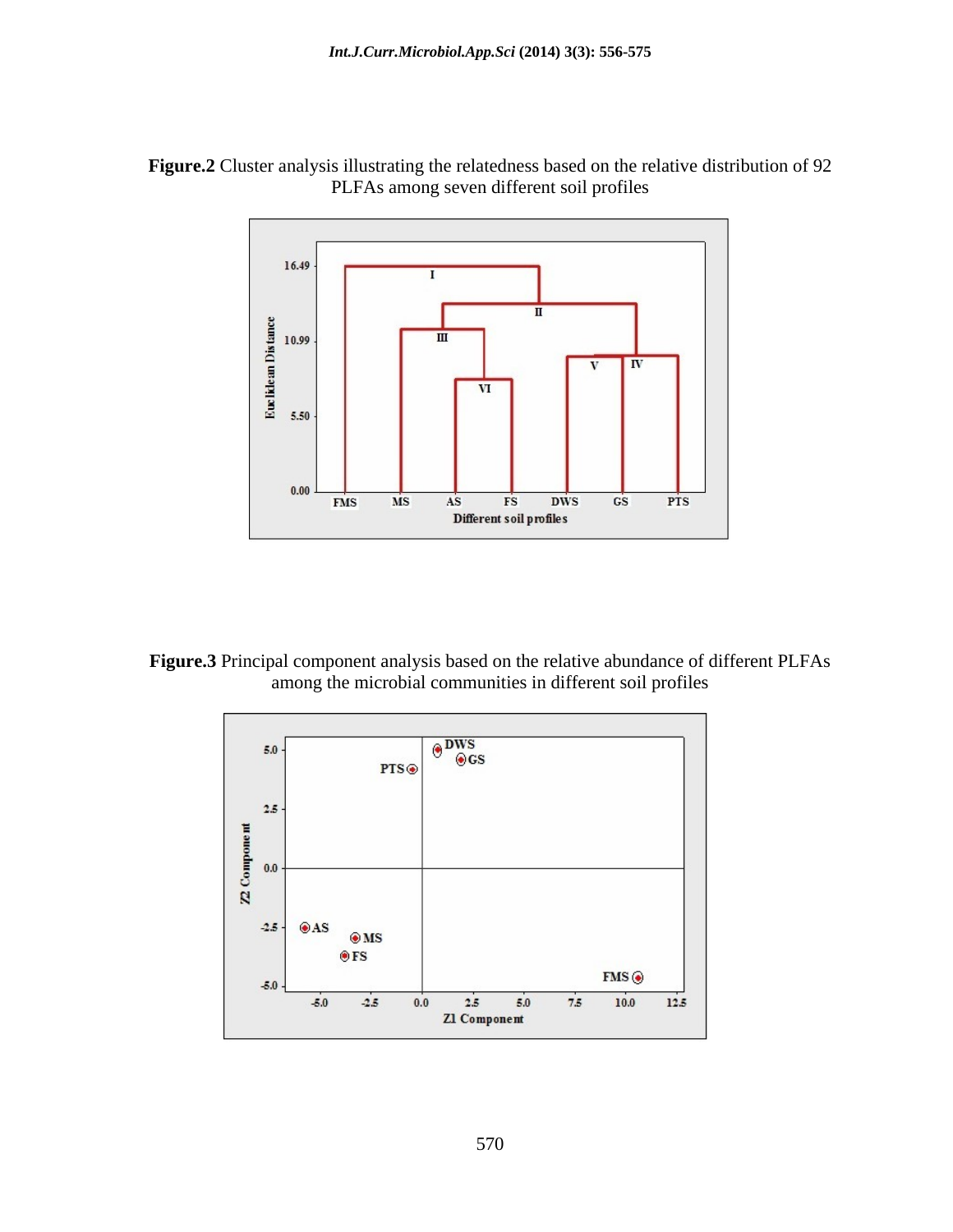IV) exhibited similarity level 65.4047 and

level (42.2744) was observed between indicated strong evidence that PLFA FMS and MS (cluster-I). Since the six analyses coupled with the microclimatic clusters exhibited similarity level above condition may have profound impact on 50%, the tree likeness of original whole soil lipid profile, and hence can be (unrandomized) tree was statistically well used to assess microbial dynamics for resolved. given landscape, as well as the shift in soil

Further, in order to discriminate seven different soil profiles, principal component analysis was performed (Ludwig and Reynolds, 1988) on the basis of the relative distribution of 92 PLFAs among The authors are thankful to the Head, the microbial community. The eigen School of Life Sciences, Sambalpur vectors determine the direction of University, Odisha, India for providing the maximum variability, and the eigen values specify the variances. The principal also thankful to UGC, Government of component analysis suggested that the Z1 India for financial support in terms of and Z2 components explained the Rajiv Gandhi National Fellowship maximum variance with their cumulative percentage of variance estimated to be 52.3%. The contribution of 92 PLFAs from different microbial groups suggested that the seven different soil profiles have differential microbial community 1980. Quantities of plant nutrients in composition and were well segregated

The study suggested that PLFA offers a powerful approach to demonstrate the ratios in a pH gradient using change in soil microbial community<br>physiological and PLFA- based structure across the sites. Unlike nucleic  $\frac{1}{2}$  acid profiling, where there is high species  $\frac{1}{255-963}$ . specificity, PLFAs largely profile Baath, E., Frostegard, A., and Fritze, H. functional groups and can be used as biomarkers for specific microbial phospholipid fatty acid pattern, and populations. Besides, PLFA analyses are quantitative and allow relatively high throughput, which is an advantage over nucleic acid profiling for field-based<br>Bardgett, R.D., Hobbs, P.J., and microbial ecology studies well suited for

The relatedness between DWS and GS (58.3376) between MS and AS was (cluster-V), and DWS and PTS (cluster-estimated (cluster-III). MS and DWS 65.1881 respectively. The similarity level representing cluster-II. Minimal similarity similarity level  $(51.6891)$ 

> microbial community structure across the sites at an ecosystem level.

# **Acknowledgement**

necessary laboratory facilities. Authors are Rajiv Gandhi National Fellowship (RGNF) scheme.

# **References**

- (Figure 3). Soil Sci. 130, 211-216. Anderson, J. P. E., and Domsch. K. H. the microbial biomass of selected soils.
	- Baath, E., and Anderson, T.H. 2003. Comparison of soil fungal/bacterial ratios in a pH gradient using physiological and PLFA- based techniques. Soil Biol. Biochem. 35, 955-963.
	- 1992. Soil bacterial biomass, activity, pH tolerance in an area polluted with alkaline dust deposition. Appl Environ. Microbiol. 58, 4026-17992.
- ecosystem management. The study fungal/hacterial hiomass ratios Bardgett, R.D., Hobbs, P.J., and Frostegard, A. 1996. Changes in soil fungal/bacterial biomass ratios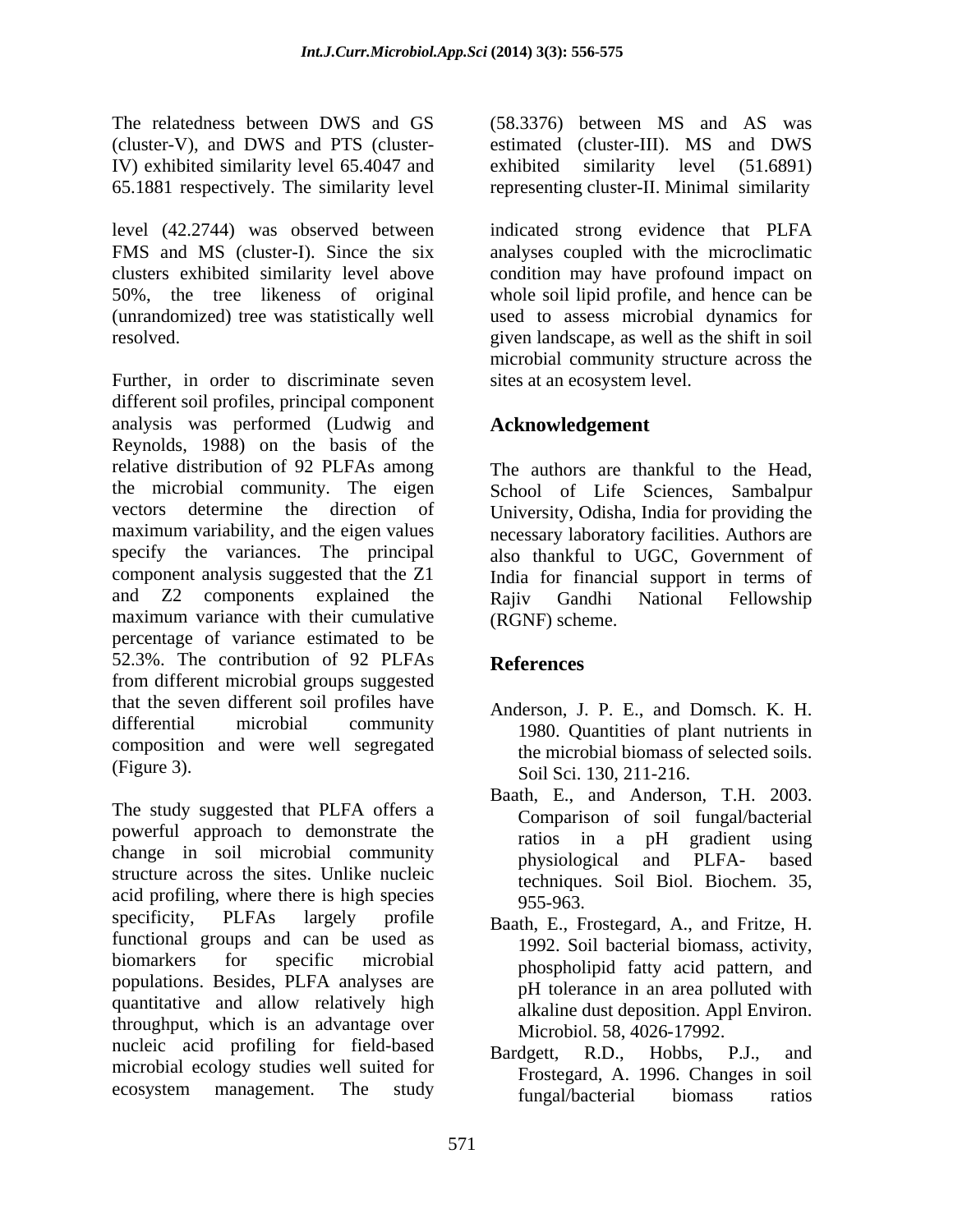management of upland grassland. Biol.

- Bardgett, R.D., Leemans, D. K., Coak, R., the soil biota of grazed and ungrazed
- Bardgett, R.D.,and McAlister, E. 1999. indicator of ecosystem self-regulation
- Bligh, E.G., and Dyer, W.J. 1959. A rapid
- Cairney, J.W.G., and Meharg, A.A. 2002. Interaction between ectomycorrhizal fugi and soil saprotrophs: implications
- Calderon, F.J., Jackson, L.E., Scow, K.M., and Rolston, D.E. 2000. Microbial responses to simulated tillage in
- Clarholm, M. 1994. Granulated wood ash soil – effects on a P availability. Forest
- Denich, T.J., Beaudette, L.A., Lee, H., and  $661-671$ . environmental and physico-chemical
- Dicken, S.J.M., Allen, E.B., Santiago, annuals reduce soil heterogeneity in
- following reductions in the intensity of Frostegård, A., Bååth, E., and Tunlip, Fertil. Soils. 22, 261–264. Soil microbial communities in limed and Hobbs, P. J. 1997. Seasonality of A. 1993. Shifts in the structure of soils as revealed by phospholipid fatty acid analysis. Soil Biol. Biochem. 25, 723-730.
- hill grasslands. Soil Biol. Biochem. 29, Frostegård, A., and Bååth, E. 1996. The 1285 1294. use of phospholipid fatty acid to The measurement of soil in soil. Biol. Fertil. Soils. 22, 59-65. estimate bacterial and fungal biomass
- fungal:bacterial biomass ratios as an Frostegård, A., Tunlid, A., and Bååth, E. in temperate meadow grasslands. Biol. Fertil. Soils. 29, 282-290. different organic content. J. Microbiol. 1991. Microbial biomass measured as total lipid phosphate in soils of Method. 14, 151–163.
- method of total lipid extraction and Frostegård, A., Tunlid, A., and Bååth, E. purification. Canadian J. Biochem. and Physiol. 37, 911-917. community structure during long term 1996. Changes in microbial community structure during long term incubation in two soils experimentally contaminated with metals. Soil Biol. Biochem. 28, 55-63.
- for decomposition of organic matter in Guckert, J.B., Antworth, C.P., Nichols, soils and degradation of organic P.D., and White, D.C. 1985. pollutants in the rhizosphere. Canadian Phospholipid ester-linked fatty acid J. Botany. 80, 803-809. P.D., and White, D.C. 1985. profiles reproducible assays for changes in prokaryotic community of estuarine sediments. FEMS Microbiol. Ecol. 31, 147-158.
- cultivated and uncultivated soils. Soil Hackl, E., Pfeffer, M., Donat, C., Biol. Biochem. 32, 1547-1559. Bachmann, G., and Zechmeister and a N-free fertilizer to a soil forest the microbial communities in the Ecol. Manag. 66, 127-136. natural forest. Soil Biol. Biochem. 37, Boltenstern, S. 2005. Composition of mineral soil under different types of 661-671.
- Trevors, J.T. 2003. Effect of selected Heipieper, H. J., Meulenbeld, G., Oirschot, factors on bacterial cytoplasmic of environment factors on *trans/cis* membranes. J. Microbiol. Method. 52, ratio of unsaturated fatty acids in 149. Appl. *Pseudomonas putida* S12. Appl. Q.V., and de Bont, J.A.M. 1996. Effect *Pseudomonas putida* S12. Appl. Environ. Microbiol. 62, 2773-2777.
- L.S., and Crowley, D. 2013. Exotic Hill, G.T., Mitkowski, N.A., Aldrich coastal sage scrub soil chemical and D.D., Ficke, A., Maldonado- Ramirez, biological characteristics. Soil Biol. S., Lynch, S.T., and Nelson, E.B. Biochem. 58, 70-81. 2000. Methods for assessing theWolfe, L., Emele, L.R., Jurkonie,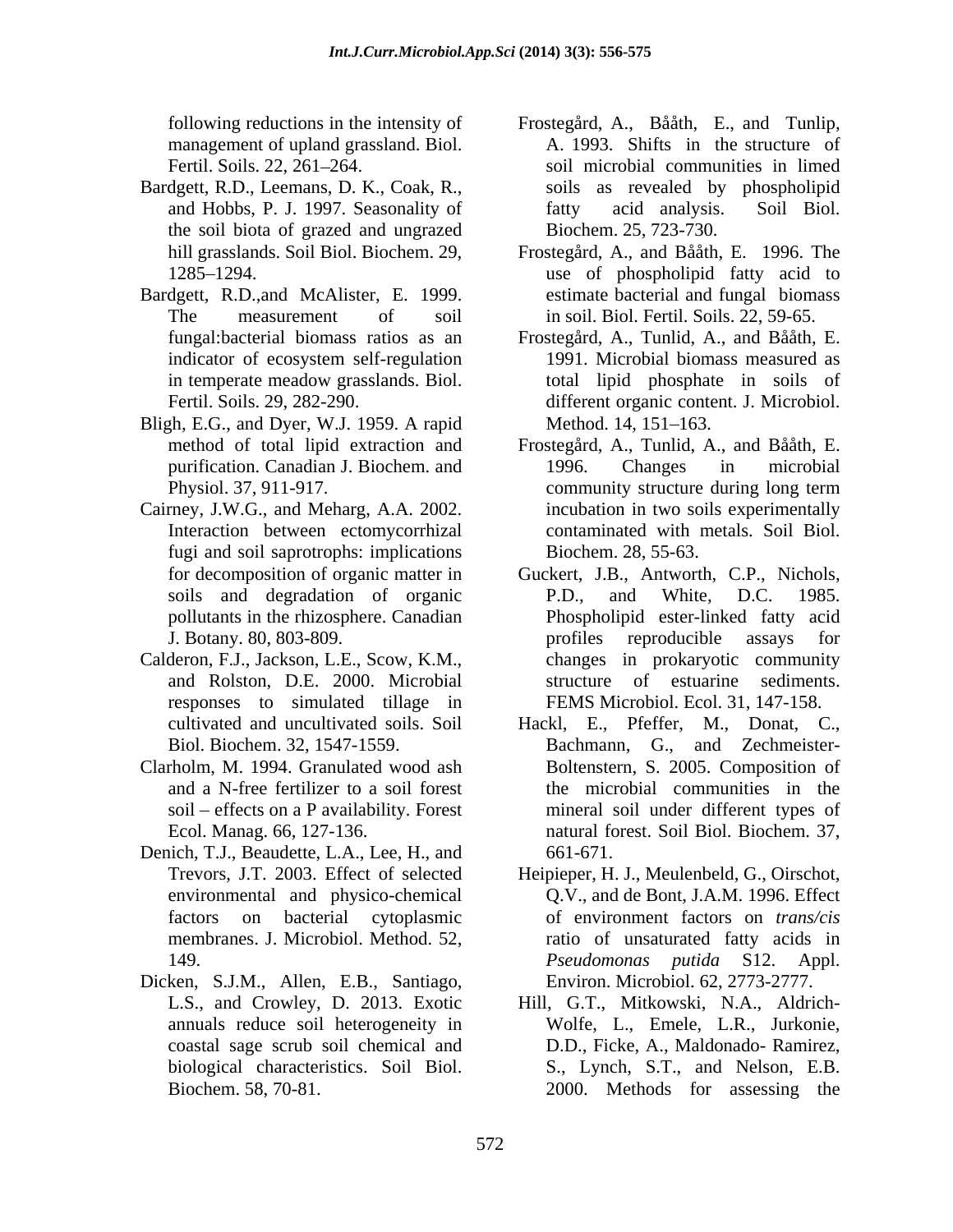composition and diversity of soil microbial communities. Appl. Soil

- Ibekwe, A.M., and Kennedy, A.C. 1998. carbon utilization patterns for analysis
- Insam, H., and Domsch, K.H. 1988. Relationship between soil organic
- Kaur, A., Chaudhary, A., Kaur, A., monitoring and assessment in soil
- Kroppenstedt, R.M., 1985. Fatty acid and menaquinon analysis of actinomycetes Methods in Bacterial Systematics 1237.
- Kujur, M., and Patel, A.K. 2012. different soil properties on microbial 500-511. biomass C, N and P in dry tropical ecosystem. Int. J. of Environ. Sci. 2(3):
- Liao, M., Chen, C.L., and Huang, C.Y. 2005. Effects of heavy metals on
- Lores, M., Gomez-Brandon, M., and microbial communities *via* fatty acid applied microbiology and microbial

biotechnology A. Mendez-Vilas (Eds.).

- Ecol. 15, 25-36. Ludwig, J.A., and Reynolds, J.F. 1988. Phospholipid fatty acid profiles and method and computing, John Wiley Statistical Ecology: A primer in and Sons, pp 337.
- of microbial community structure Macalady, J. L., Fuller, M. E., and Scow, under field and greenhouse conditions. K. M. 1988. Effects of metham sodium FEMS Microbiol. Ecol, 26, 151-163. fumigation on soil microbial activity and community structure. J. Environ. Qual. 27, 54-63.
- carbon and microbial biomass on Mall, G., Priyadarsini, N., Shamal, A., chronosequences of reclamation sites. Kujur, M., Maharana, J. K., and Patel, Microbial Ecol. 15, 177-188. A. K. 2013. Effects of four fungicides Choudhary, R., and Kaushik, R. 2005. carbon, microbial biomass carbon and Phospholipid fatty acid a enzyme activity in agricultural soil. J. bioindicator of environment Environ. Sci., Computer Sci. and on soil microbial population, organic Engg. and Tech. 2(4): 1213-1229.
- ecosystem. Current Science. 89, 1103- Meimei, C., Baodong, C., and Petra, M. 1112. 2008. Plant growth and soil microbial and related organisims In: Chemical mixture. J. of Environ. Sci. 20,1231 community structure of legumes and grasses grown in monoculture or 1237.
- (Eds.) M. Googfellow and D.E. Moore-Kucera, J., and Dick, R.P. 2008. Minnikin. Academic Press, London, pp. 173-199. community structure and seasonal shift Quantifying the contribution of chronosequences. Microbial Ecol. 55, PLFA profiling of microbial in soils of a Douglas-fir 500-511.
- 2272-2284. microbiology (Eds). J.D van Elsas, J.T. Morgan J.A.W., and Winstanley C. 1997. Microbial biomarkers. In: Modern soil Trevors., E.M.H. Wellington., Marcel Dekker. Inc., New York, pp 331-348.
- soil microbial activity and diversity in Myers, R.T., Zak, D.R., White, D.C., and a reclaimed mining wasteland of red Peacock, A. 2001. Landscape-level soil area. J. Environ. Sci. 17, 832-837. patterns of microbial community Dominguez, J. 2010. Tracking down upland forest ecosystems. Soil Sci. composition and substrate use in Soc. Am. J. 65, 359-367.
- and analysis. Analytical strategy for Olsson, P.A. 1999. Signature fatty acids solid organic sample current research, provide tools for determination of the technology and education topics in distribution and interactions of mycorrhizal fungi in soil. FEMS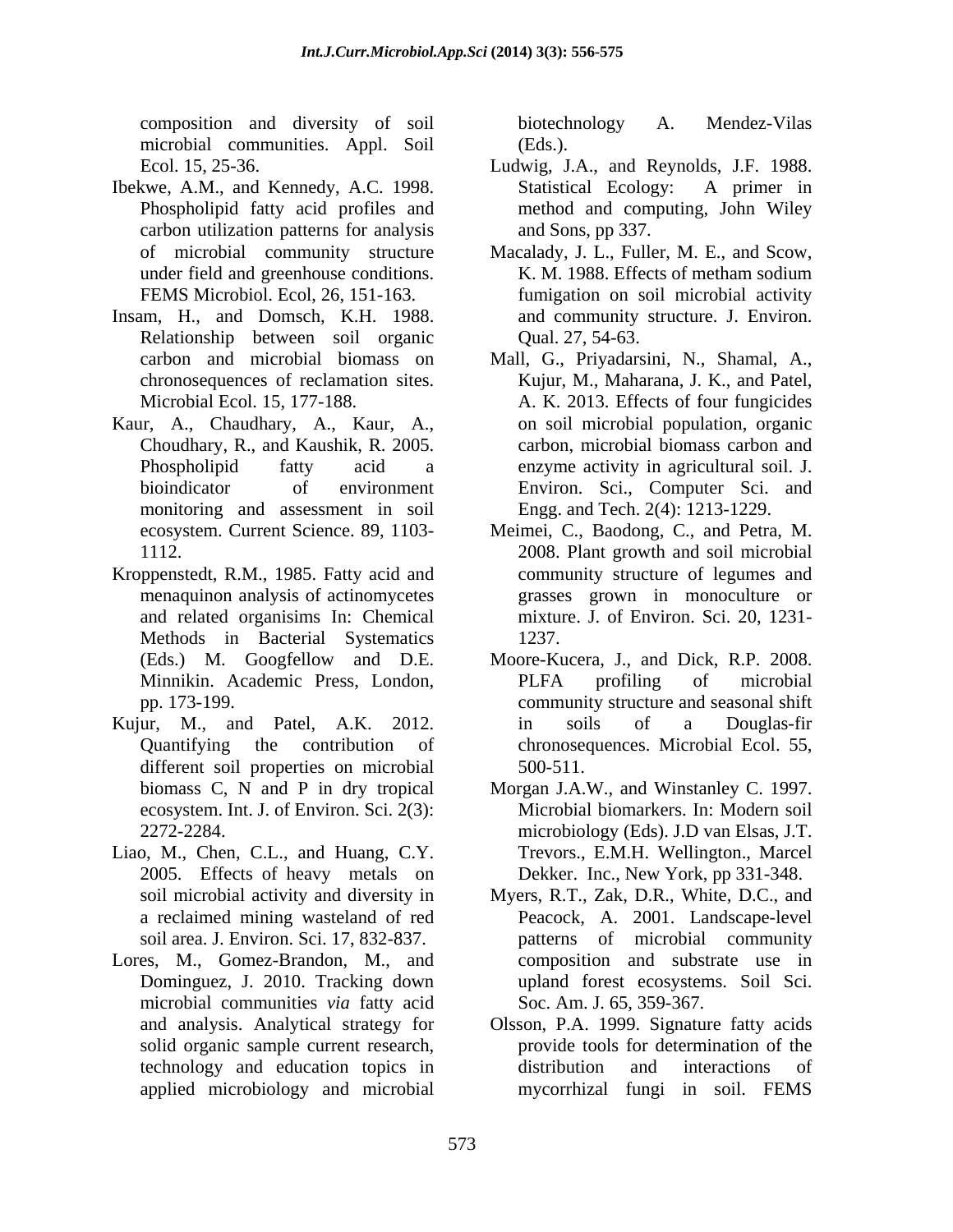- Parker, J.H., Smith, G.A., Fredrickson, lipopolysaccharide lipid A, for Gram-
- Parkes, R.J., and Taylor, J. 1983. The m responsive to organic distributions and bacterial activity 104-111.
- Partel, M., and Helm, A. 2007. Invasion of grasslands: relationship with abiotics
- Pennanen, T., Frostegard, A., Fritze, H., tolerance of soil microbial polluted gradient in coniferous forests.
- Potthoff, M., Steenwerth, K.L., Jackson, L.E., Drenovsky, R.E., Scow, K.M., microbial composition as affected by 262.
- Rajendran, N., Matsuda, O., Imamura, N.,
- Ratledge, C. and Wilkinson, S.G. 1988. 166.
- Sajbidor, J., 1997. Effects of some Determination of the sedimentary

Microbiol. Ecol. 29, 303. The membrane lipids. Crit. Rev. membrane lipids. Crit. Rev. Biotechnol. 17, 87.

- H.L., Vestal, J.R., and White, D.C. Smith, G. A., Nickels, J. S., Kerger, B. D., 1982. Sensitive assay, based on Davis, J. D., Collins S. P., and White, hydroxy fatty acids from D. C. 1986. Quantitative negative bacteria in sediments. Appl. and community structure in subsurface Environ. Microbiol. 44, 1170-1177. material: a prokaryotic consortium res relationship between fatty acid contamination. Can. J. Microbiol. 32, D. C. 1986. Quantitative characterization of microbial biomass material: a prokaryotic consortium res m responsive to organic 104-111.
- types in contemporary marine Steenwerth, K.L., Jackson, L.E., and sediments. Estuarine Coastal and Shelf Calderon, F.J. 2003. Soil microbial Sci. 16, 173-189. community composition and land use woody species into temperate ecosystems of coastal California.Soil history in cultivated and grassland Biol. Biochem. 35, 489-500.
- & biotics soil resource heterogeneity. Steer, J., and Harris, J.A. 2000. Shift in the J. Vegetation Sci. 18, 63-76. and Baath, E. 1996. Phospholipid fatty during the growth of *Agrostis*  acid composition and heavy metal *stolonifera*. Soil Biol. Biochem. 32, microbial community in the rhizosphere and non rhizosphere soils 869-878.
- communities along two heavy metal- Tunlid, A., and. White, C. 1992. Appl. Environ. Microbiol. 62, 420- community structure, nutritional status, 428. and metabolic activity of microbial and Joergensen, R.G. 2006. Soil G. Stotzky. Marcel Dekker. pp 229- Biochemical analysis of biomass, communities in soil. In: Soil Biochemistry (Eds). J. M. Bollag., and 262.
- restoration practices in California Vestal, J.R., and White, D.C. 1989. Lipid grassland. Soil Biol. Biochem. 38, 1851-1860. quantitative approaches to the study of Urushigawa, Y. 1995. Microbial analysis in microbial ecology microbial communities. Bioscience. 39, 535-541.
- community structure analysis of White, D.C., 1994. Is there anything else euxinic sediments using phospholipid you to understand about the microbiota fatty acid biomarkers. J. that cannot be derived from analysis of Oceanography. 51, 21-38. nucleic acid? Microbiol. Ecol. 28, 163 that cannot be derived from analysis of 166.
- Microbial Lipids. Academic Press, White, D.C., Davies, W.M., Nickels, J.S., London, England. King, J.D., and Bobbie, R.J. 1979. environmental factors on the content microbial biomass by extractable lipid and composition of microbial phosphate. Oecologia. 40, 51-62.